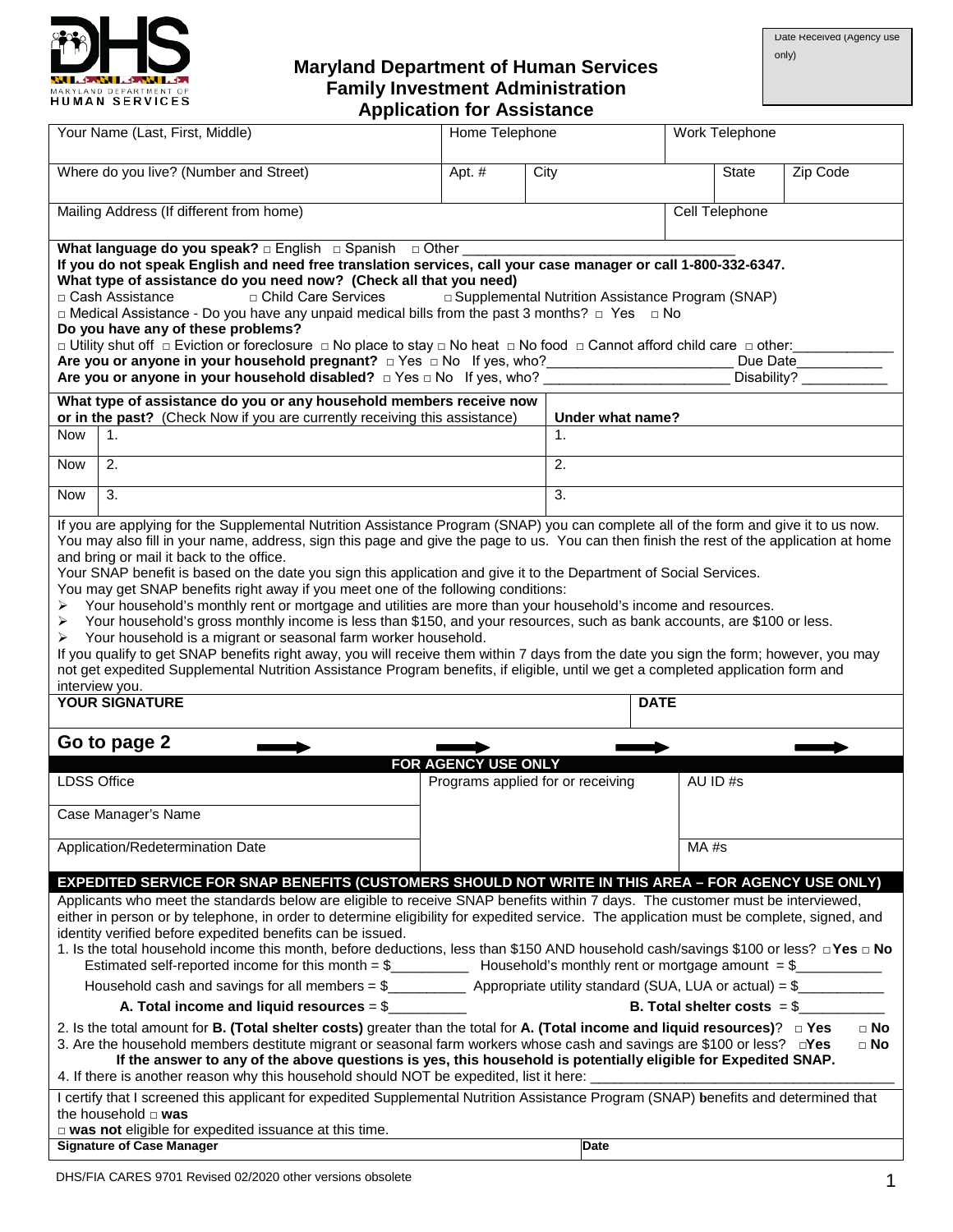# **A. HOUSEHOLD MEMBERS**

| Fill in the blanks for everyone that lives with you. List your own name first. Social<br>Security number and Citizenship are optional for members not applying for benefits.<br>Use the codes below to complete the Citizenship, Race and Ethnicity columns. Enter<br>each code that applies, using at least one code for each person.<br>Ethnicity Codes: 1= Hispanic or Latino, 2=Not Hispanic/Latino<br>Race Codes: you can choose one or more race code - 1=American Indian/Alaskan Native,<br>2=Asian, 3=Black/African American, 4=Native Hawaiian/Pacific Islander, 5=White<br>Citizenship/Immigration Code: 1=United States Citizen, 2=Permanent Resident, 3=Asylee,<br>4=Alien granted conditional entry, 5=Parolee 1 year or more, 6=Alien whose deportation is<br>withheld, 7=Refugee, 8=Battered alien spouse, child, or parent of child(ren)<br>Note: You do not have to give information about your race or ethnicity. If you do, it will<br>help show how we obey the Federal Civil Rights Law. We will not use this information to<br>decide if you are eligible. If you do not give us your race, it will not affect your<br>application. The case manager will enter a race code for statistical purposes only. Title<br>VI of the Civil Rights Act of 1964 allows us to ask for this information. |                                                                                                                                                                                                                 |                                 |                                     |     |           |      |                          |                         |                                              |                    | Only Answer the questions<br>below for each person<br>who $\nu$ wants benefits $\nu$ |
|---------------------------------------------------------------------------------------------------------------------------------------------------------------------------------------------------------------------------------------------------------------------------------------------------------------------------------------------------------------------------------------------------------------------------------------------------------------------------------------------------------------------------------------------------------------------------------------------------------------------------------------------------------------------------------------------------------------------------------------------------------------------------------------------------------------------------------------------------------------------------------------------------------------------------------------------------------------------------------------------------------------------------------------------------------------------------------------------------------------------------------------------------------------------------------------------------------------------------------------------------------------------------------------------------------------------|-----------------------------------------------------------------------------------------------------------------------------------------------------------------------------------------------------------------|---------------------------------|-------------------------------------|-----|-----------|------|--------------------------|-------------------------|----------------------------------------------|--------------------|--------------------------------------------------------------------------------------|
| APPLYING<br>FOR<br>(Yes or No)                                                                                                                                                                                                                                                                                                                                                                                                                                                                                                                                                                                                                                                                                                                                                                                                                                                                                                                                                                                                                                                                                                                                                                                                                                                                                      | NAME<br>(Last, First, Middle)                                                                                                                                                                                   | How are they<br>related to you? | DATE<br><b>OF</b><br>BIRTH          | SEX | ETHNICITY | RACE | IN SCHOOL<br>(Yes or No) | LAST GRADE<br>COMPLETED | U.S.<br>CITIZEN<br>(Yes or No)               |                    | SOCIAL SECURITY NUMBER                                                               |
|                                                                                                                                                                                                                                                                                                                                                                                                                                                                                                                                                                                                                                                                                                                                                                                                                                                                                                                                                                                                                                                                                                                                                                                                                                                                                                                     |                                                                                                                                                                                                                 | Self                            |                                     |     |           |      |                          |                         |                                              |                    |                                                                                      |
|                                                                                                                                                                                                                                                                                                                                                                                                                                                                                                                                                                                                                                                                                                                                                                                                                                                                                                                                                                                                                                                                                                                                                                                                                                                                                                                     |                                                                                                                                                                                                                 |                                 |                                     |     |           |      |                          |                         |                                              |                    |                                                                                      |
|                                                                                                                                                                                                                                                                                                                                                                                                                                                                                                                                                                                                                                                                                                                                                                                                                                                                                                                                                                                                                                                                                                                                                                                                                                                                                                                     |                                                                                                                                                                                                                 |                                 |                                     |     |           |      |                          |                         |                                              |                    |                                                                                      |
|                                                                                                                                                                                                                                                                                                                                                                                                                                                                                                                                                                                                                                                                                                                                                                                                                                                                                                                                                                                                                                                                                                                                                                                                                                                                                                                     |                                                                                                                                                                                                                 |                                 |                                     |     |           |      |                          |                         |                                              |                    |                                                                                      |
|                                                                                                                                                                                                                                                                                                                                                                                                                                                                                                                                                                                                                                                                                                                                                                                                                                                                                                                                                                                                                                                                                                                                                                                                                                                                                                                     |                                                                                                                                                                                                                 |                                 |                                     |     |           |      |                          |                         |                                              |                    |                                                                                      |
|                                                                                                                                                                                                                                                                                                                                                                                                                                                                                                                                                                                                                                                                                                                                                                                                                                                                                                                                                                                                                                                                                                                                                                                                                                                                                                                     |                                                                                                                                                                                                                 |                                 |                                     |     |           |      |                          |                         |                                              |                    |                                                                                      |
|                                                                                                                                                                                                                                                                                                                                                                                                                                                                                                                                                                                                                                                                                                                                                                                                                                                                                                                                                                                                                                                                                                                                                                                                                                                                                                                     |                                                                                                                                                                                                                 |                                 |                                     |     |           |      |                          |                         |                                              |                    |                                                                                      |
|                                                                                                                                                                                                                                                                                                                                                                                                                                                                                                                                                                                                                                                                                                                                                                                                                                                                                                                                                                                                                                                                                                                                                                                                                                                                                                                     |                                                                                                                                                                                                                 |                                 |                                     |     |           |      |                          |                         |                                              |                    |                                                                                      |
|                                                                                                                                                                                                                                                                                                                                                                                                                                                                                                                                                                                                                                                                                                                                                                                                                                                                                                                                                                                                                                                                                                                                                                                                                                                                                                                     | Are any of the household members a roomer or boarder? $\Box$ Yes $\Box$ No If yes, who?<br><b>B. CITIZENSHIP/ IMMIGRATION STATUS</b>                                                                            |                                 |                                     |     |           |      |                          |                         |                                              |                    |                                                                                      |
|                                                                                                                                                                                                                                                                                                                                                                                                                                                                                                                                                                                                                                                                                                                                                                                                                                                                                                                                                                                                                                                                                                                                                                                                                                                                                                                     | If anyone for whom you are applying is not a United States citizen, fill in this section. ONLY ANSWER THESE<br>QUESTIONS FOR EACH PERSON WHO WANTS BENEFITS. If you are not eligible for other kinds of Medical |                                 |                                     |     |           |      |                          |                         |                                              |                    |                                                                                      |
|                                                                                                                                                                                                                                                                                                                                                                                                                                                                                                                                                                                                                                                                                                                                                                                                                                                                                                                                                                                                                                                                                                                                                                                                                                                                                                                     | Assistance and you are applying only for Emergency Medicaid, you do not have to fill-in this section.<br>Household member                                                                                       |                                 | <b>INS Status</b>                   |     |           |      |                          |                         | Sponsored Immigrant?<br>$\Box$ Yes $\Box$ No |                    | Country of origin                                                                    |
|                                                                                                                                                                                                                                                                                                                                                                                                                                                                                                                                                                                                                                                                                                                                                                                                                                                                                                                                                                                                                                                                                                                                                                                                                                                                                                                     | Household member                                                                                                                                                                                                |                                 | US Entry date:<br><b>INS Status</b> |     |           |      |                          |                         | Sponsored Immigrant?                         | <b>INS Number:</b> | Country of origin                                                                    |
|                                                                                                                                                                                                                                                                                                                                                                                                                                                                                                                                                                                                                                                                                                                                                                                                                                                                                                                                                                                                                                                                                                                                                                                                                                                                                                                     |                                                                                                                                                                                                                 |                                 |                                     |     |           |      |                          | $\Box$ Yes $\Box$ No    | <b>INS Number:</b>                           |                    |                                                                                      |
|                                                                                                                                                                                                                                                                                                                                                                                                                                                                                                                                                                                                                                                                                                                                                                                                                                                                                                                                                                                                                                                                                                                                                                                                                                                                                                                     | Household member                                                                                                                                                                                                |                                 | US Entry date:<br><b>INS Status</b> |     |           |      |                          |                         | Sponsored Immigrant?<br>□ Yes □ No           |                    | Country of origin                                                                    |
|                                                                                                                                                                                                                                                                                                                                                                                                                                                                                                                                                                                                                                                                                                                                                                                                                                                                                                                                                                                                                                                                                                                                                                                                                                                                                                                     | Household member                                                                                                                                                                                                |                                 | US Entry date:<br><b>INS Status</b> |     |           |      |                          |                         | Sponsored Immigrant?                         | <b>INS Number:</b> | Country of origin                                                                    |
|                                                                                                                                                                                                                                                                                                                                                                                                                                                                                                                                                                                                                                                                                                                                                                                                                                                                                                                                                                                                                                                                                                                                                                                                                                                                                                                     |                                                                                                                                                                                                                 |                                 |                                     |     |           |      |                          |                         | □ Yes □ No                                   |                    |                                                                                      |
|                                                                                                                                                                                                                                                                                                                                                                                                                                                                                                                                                                                                                                                                                                                                                                                                                                                                                                                                                                                                                                                                                                                                                                                                                                                                                                                     | Household member                                                                                                                                                                                                |                                 | US Entry date:<br><b>INS Status</b> |     |           |      |                          |                         | Sponsored Immigrant?<br>□ Yes □ No           | <b>INS Number:</b> | Country of origin                                                                    |
|                                                                                                                                                                                                                                                                                                                                                                                                                                                                                                                                                                                                                                                                                                                                                                                                                                                                                                                                                                                                                                                                                                                                                                                                                                                                                                                     |                                                                                                                                                                                                                 | US Entry date:                  |                                     |     |           |      |                          |                         | INS Number:                                  |                    |                                                                                      |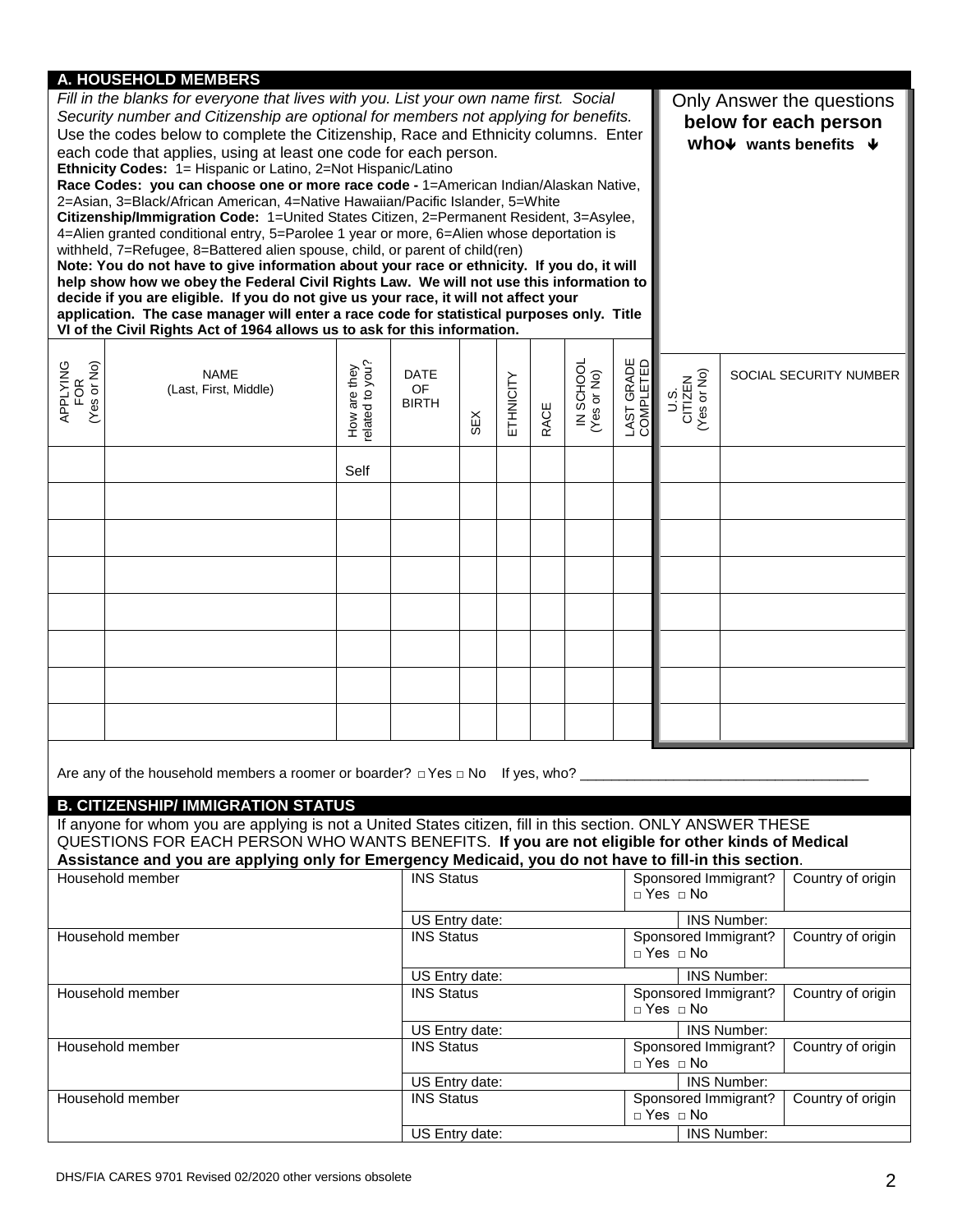| <b>C. AUTHORIZED REPRESENTATIVE:</b>                                                                                                                                                                                                                                                                                      |                                                                                                                                                                            |                          |                            |                                                                               |                        |                                               |                                                  |
|---------------------------------------------------------------------------------------------------------------------------------------------------------------------------------------------------------------------------------------------------------------------------------------------------------------------------|----------------------------------------------------------------------------------------------------------------------------------------------------------------------------|--------------------------|----------------------------|-------------------------------------------------------------------------------|------------------------|-----------------------------------------------|--------------------------------------------------|
| You may choose a person to apply for you. You may also choose a person to get your benefits through your<br>Independence Card. This person can use your benefits the same way you do. If you choose someone to help you, give<br>us the following information about the person and check what you want this person to do. |                                                                                                                                                                            |                          |                            |                                                                               |                        |                                               |                                                  |
| Name (Last, First, Middle)                                                                                                                                                                                                                                                                                                |                                                                                                                                                                            | Relationship             |                            |                                                                               | Telephone Number       |                                               |                                                  |
| Number, Street                                                                                                                                                                                                                                                                                                            |                                                                                                                                                                            |                          | City                       |                                                                               |                        | <b>State</b>                                  | Zip Code                                         |
| Check what you want the representative to do:<br>□ Complete interview for you<br>□ Sign your application                                                                                                                                                                                                                  |                                                                                                                                                                            | D Use your SNAP benefits |                            | □ Use your Independence Card (cash)<br>□ Receive your Medical Assistance card | □ Receive your notices |                                               |                                                  |
| <b>D. STUDENTS</b>                                                                                                                                                                                                                                                                                                        |                                                                                                                                                                            |                          |                            |                                                                               |                        |                                               |                                                  |
| Are any household members between ages 18-50 attending a school for higher education (college, vocational or technical<br>school)?<br>School                                                                                                                                                                              |                                                                                                                                                                            |                          |                            |                                                                               |                        |                                               |                                                  |
| Is the student employed? $\Box$ Yes $\Box$ No                                                                                                                                                                                                                                                                             |                                                                                                                                                                            |                          |                            |                                                                               |                        |                                               |                                                  |
| Is the student getting educational grants, scholarships, or loans? $\Box$ Yes $\Box$ No Amount \$                                                                                                                                                                                                                         |                                                                                                                                                                            |                          |                            |                                                                               |                        |                                               |                                                  |
| <b>E. RESOURCES/ASSETS</b>                                                                                                                                                                                                                                                                                                |                                                                                                                                                                            |                          |                            |                                                                               |                        |                                               |                                                  |
| Does anyone in your household have any resources or assets such as a checking or savings account, stocks, bonds, cash<br>on hand, property other than where you live, prepaid burial plan, trust fund, IRA or KEOGH account?□ Yes □ No If yes,<br>list below:                                                             |                                                                                                                                                                            |                          |                            |                                                                               |                        |                                               |                                                  |
| NAME OF OWNER<br>(Specify if self-employed)                                                                                                                                                                                                                                                                               | TYPE OF RESOURCE/ASSET                                                                                                                                                     |                          |                            | BALANCE/VALUE                                                                 |                        |                                               | <b>LOCATION</b><br>(Name of Bank, at home, etc.) |
|                                                                                                                                                                                                                                                                                                                           |                                                                                                                                                                            |                          |                            |                                                                               |                        |                                               |                                                  |
|                                                                                                                                                                                                                                                                                                                           |                                                                                                                                                                            |                          |                            |                                                                               |                        |                                               |                                                  |
|                                                                                                                                                                                                                                                                                                                           |                                                                                                                                                                            |                          |                            |                                                                               |                        |                                               |                                                  |
| <b>F. TRANSFER OF ASSETS</b>                                                                                                                                                                                                                                                                                              |                                                                                                                                                                            |                          |                            |                                                                               |                        |                                               |                                                  |
| Has anyone in your household sold, traded or given away any property, stocks, bonds, cash or other assets in the past 36<br>months (60 months if a trust is involved)?                                                                                                                                                    |                                                                                                                                                                            |                          |                            |                                                                               |                        |                                               |                                                  |
| Former Owner                                                                                                                                                                                                                                                                                                              |                                                                                                                                                                            | Transfer<br>Date         |                            | Who Received the Asset?                                                       |                        | Type of asset                                 |                                                  |
| Fair Market Value<br>\$                                                                                                                                                                                                                                                                                                   | <b>Amount Received</b><br>\$                                                                                                                                               |                          | <b>Reason for Transfer</b> |                                                                               |                        |                                               |                                                  |
| <b>G. EARNED INCOME</b>                                                                                                                                                                                                                                                                                                   |                                                                                                                                                                            |                          |                            |                                                                               |                        |                                               |                                                  |
| Does anyone in your household receive any income from employment? $\Box$ Yes $\Box$ No If yes, list all gross income before                                                                                                                                                                                               |                                                                                                                                                                            |                          |                            |                                                                               |                        |                                               |                                                  |
| deductions (such as full or part-time employment, self-employment, baby-sitting, odd jobs, day work, roomer/boarder                                                                                                                                                                                                       |                                                                                                                                                                            |                          |                            |                                                                               |                        |                                               |                                                  |
| payments, etc.).                                                                                                                                                                                                                                                                                                          |                                                                                                                                                                            |                          |                            |                                                                               |                        |                                               |                                                  |
| <b>NAME</b>                                                                                                                                                                                                                                                                                                               | <b>RATE OF PAY</b><br>NAME OF EMPLOYER<br><b>NUMBER OF</b><br><b>AMOUNT</b><br>PER PAY<br>(INCLUDE ADDRESS AND PHONE<br><b>HOURS</b><br><b>WORKED</b><br>PERIOD<br>NUMBER) |                          |                            |                                                                               |                        | <b>HOW</b><br><b>OFTEN</b><br><b>RECEIVED</b> |                                                  |
|                                                                                                                                                                                                                                                                                                                           |                                                                                                                                                                            |                          |                            |                                                                               |                        |                                               |                                                  |
|                                                                                                                                                                                                                                                                                                                           |                                                                                                                                                                            |                          |                            |                                                                               |                        |                                               |                                                  |
|                                                                                                                                                                                                                                                                                                                           |                                                                                                                                                                            |                          |                            |                                                                               |                        |                                               |                                                  |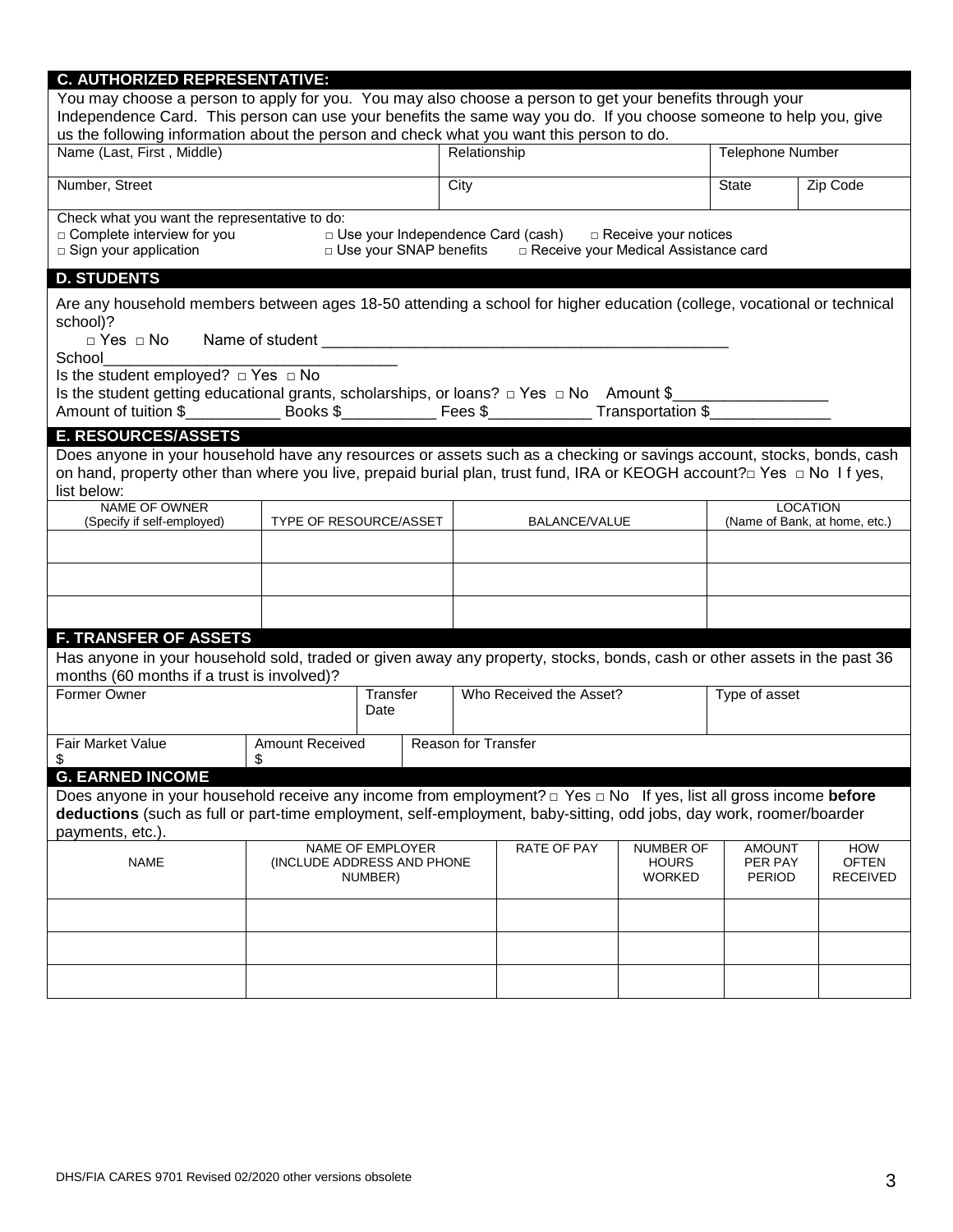| <b>H. DEPENDENT CARE</b><br>If anyone in your household pays someone to care for a child or disabled adult, fill in this section:          |                                                  |                                                       |     |    |                                                                                                    |          |                                 |                                  |
|--------------------------------------------------------------------------------------------------------------------------------------------|--------------------------------------------------|-------------------------------------------------------|-----|----|----------------------------------------------------------------------------------------------------|----------|---------------------------------|----------------------------------|
| Name of Care Provider                                                                                                                      | Telephone                                        | Name of Care Provider                                 |     |    |                                                                                                    |          |                                 | Telephone                        |
| Number<br><b>Street</b>                                                                                                                    |                                                  | <b>Street</b><br>Number                               |     |    |                                                                                                    |          |                                 |                                  |
|                                                                                                                                            |                                                  |                                                       |     |    |                                                                                                    |          |                                 |                                  |
| City<br><b>State</b>                                                                                                                       | Zip code                                         | City                                                  |     |    | <b>State</b>                                                                                       | Zip code |                                 |                                  |
| Household Member Receiving Care                                                                                                            | Under 2 years<br>old? □ Yes □ No                 | Household Member Receiving Care                       |     |    |                                                                                                    |          |                                 | Under 2 years<br>old? □ Yes □ No |
| Who Pays?                                                                                                                                  | Cost<br>\$                                       | Who Pays?                                             |     |    |                                                                                                    |          | Cost<br>\$                      |                                  |
| Household Member Receiving Care                                                                                                            | Under 2 years<br>old? □ Yes □ No                 | Household Member Receiving Care                       |     |    |                                                                                                    |          |                                 | Under 2 years<br>old? □ Yes □ No |
| Who Pays?                                                                                                                                  | Cost<br>\$                                       | Who Pays?                                             |     |    |                                                                                                    |          | Cost<br>\$                      |                                  |
| I. CHILD SUPPORT/ALIMONY EXPENSE                                                                                                           |                                                  |                                                       |     |    |                                                                                                    |          |                                 |                                  |
| Does any household member pay court ordered child support to a <b>NON-HOUSEHOLD</b> member? $\Box$ Yes $\Box$ No                           |                                                  |                                                       |     |    |                                                                                                    |          |                                 |                                  |
| If yes, who (includes current payments, arrearages, health insurance)?                                                                     |                                                  |                                                       |     |    |                                                                                                    |          |                                 |                                  |
| DEPENDENT'S NAME, ADDRESS AND PHONE NUMBER                                                                                                 |                                                  | PERSON OR AGENCY<br><b>AMOUNT PAID</b><br><b>PAID</b> |     |    |                                                                                                    |          | <b>HOW OFTEN</b><br><b>PAID</b> |                                  |
|                                                                                                                                            |                                                  |                                                       |     |    |                                                                                                    |          |                                 |                                  |
|                                                                                                                                            |                                                  |                                                       |     |    |                                                                                                    |          |                                 |                                  |
|                                                                                                                                            |                                                  |                                                       |     |    |                                                                                                    |          |                                 |                                  |
| <b>J. OTHER INCOME AND BENEFITS</b>                                                                                                        |                                                  |                                                       |     |    |                                                                                                    |          |                                 |                                  |
| If anyone in your household receives, applied for or was denied any benefit listed below, place a check in the box next to<br>the benefit. |                                                  |                                                       |     |    |                                                                                                    |          |                                 |                                  |
| □ Child Support<br>$\Box$ Alimony                                                                                                          |                                                  | □ Social Security                                     |     |    | $\Box$ SSI                                                                                         |          |                                 |                                  |
| □ Railroad Retirement<br>□ Veteran's Pension/Benefit                                                                                       |                                                  | □ Unemployment Benefits                               |     |    | □ Education Grants or Loans                                                                        |          |                                 |                                  |
| □ Worker's Compensation<br>□ Pension or Retirement                                                                                         |                                                  | □ Union Benefits                                      |     |    | Disability, Sick or Maternity Benefits                                                             |          |                                 |                                  |
| □ Military Allotment                                                                                                                       | □ Money from Rental Income □ Black Lung Benefits |                                                       |     |    | In Money from Friends or Relatives                                                                 |          |                                 |                                  |
| □ Lump Sum Cash Amounts □ Civil Service Annuity                                                                                            |                                                  | □ Temporary Cash Assistance                           |     |    | □ TDAP                                                                                             |          |                                 |                                  |
| □ Gambling or Lottery Winnings                                                                                                             |                                                  |                                                       |     |    | □ Interest Dividends from Stocks, Bonds, Savings or Other Investments □ Social Security Disability |          |                                 |                                  |
| $\Box$ Other $\Box$ Other $\Box$                                                                                                           |                                                  |                                                       |     |    |                                                                                                    |          |                                 |                                  |
| Do you agree to apply for all benefits you may be entitled to receive? $\Box$ Yes $\Box$ No                                                |                                                  |                                                       |     |    |                                                                                                    |          |                                 |                                  |
| If you checked yes to receiving, applying for or being denied any benefits, fill in below:                                                 |                                                  |                                                       |     |    |                                                                                                    |          |                                 |                                  |
| <b>HOUSEHOLD MEMBER</b><br><b>TYPE OF BENEFIT</b><br>Applied<br><b>CLAIM NUMBER</b><br>Received                                            |                                                  |                                                       |     |    |                                                                                                    |          | Amount                          |                                  |
|                                                                                                                                            |                                                  |                                                       | yes | no |                                                                                                    | yes      | no                              |                                  |
|                                                                                                                                            |                                                  |                                                       | yes | no |                                                                                                    | yes      | no                              |                                  |
|                                                                                                                                            |                                                  |                                                       | yes | no |                                                                                                    | yes      | no                              |                                  |
|                                                                                                                                            |                                                  |                                                       | yes | no |                                                                                                    | yes      | no                              |                                  |

yes no yes no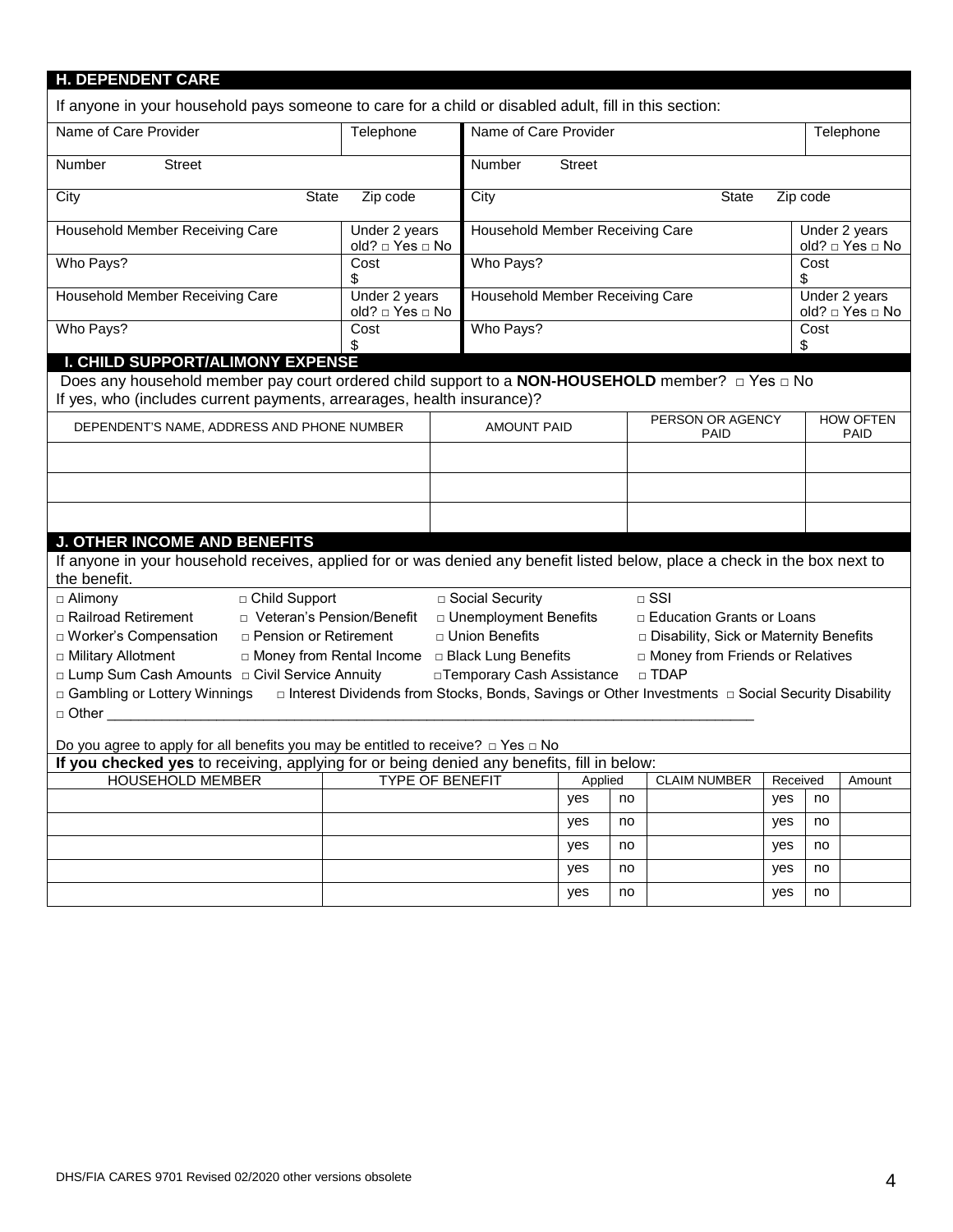|            | K. SHELTER COSTS - Complete if you are applying for Supplemental Nutritional Assistance Program Benefits<br>Is anyone in your household paying for any of the following? Check all those paid and answer the questions.                                                                                                                                                                                                                                                                                                                                                                                                                                                                                                                                                                                                                                                                                                                                                                                                                                                                                                        |        |               |                                                                                                                                                                                                                                                                          |                |                            |               |                      |                    |
|------------|--------------------------------------------------------------------------------------------------------------------------------------------------------------------------------------------------------------------------------------------------------------------------------------------------------------------------------------------------------------------------------------------------------------------------------------------------------------------------------------------------------------------------------------------------------------------------------------------------------------------------------------------------------------------------------------------------------------------------------------------------------------------------------------------------------------------------------------------------------------------------------------------------------------------------------------------------------------------------------------------------------------------------------------------------------------------------------------------------------------------------------|--------|---------------|--------------------------------------------------------------------------------------------------------------------------------------------------------------------------------------------------------------------------------------------------------------------------|----------------|----------------------------|---------------|----------------------|--------------------|
|            |                                                                                                                                                                                                                                                                                                                                                                                                                                                                                                                                                                                                                                                                                                                                                                                                                                                                                                                                                                                                                                                                                                                                |        |               |                                                                                                                                                                                                                                                                          |                |                            |               |                      |                    |
| $\sqrt{ }$ | <b>Expenses</b>                                                                                                                                                                                                                                                                                                                                                                                                                                                                                                                                                                                                                                                                                                                                                                                                                                                                                                                                                                                                                                                                                                                | Amount | How<br>Often? | <b>Who Pays?</b>                                                                                                                                                                                                                                                         | $\sqrt{ }$     | <b>Expenses</b>            | Amount        | <b>How</b><br>Often? | <b>Who Pays?</b>   |
|            | Rent                                                                                                                                                                                                                                                                                                                                                                                                                                                                                                                                                                                                                                                                                                                                                                                                                                                                                                                                                                                                                                                                                                                           |        |               |                                                                                                                                                                                                                                                                          |                | Water                      |               |                      |                    |
|            | Mortgage                                                                                                                                                                                                                                                                                                                                                                                                                                                                                                                                                                                                                                                                                                                                                                                                                                                                                                                                                                                                                                                                                                                       |        |               |                                                                                                                                                                                                                                                                          |                | Sewer                      |               |                      |                    |
|            | Electric                                                                                                                                                                                                                                                                                                                                                                                                                                                                                                                                                                                                                                                                                                                                                                                                                                                                                                                                                                                                                                                                                                                       |        |               |                                                                                                                                                                                                                                                                          |                | Garbage                    |               |                      |                    |
|            | Gas                                                                                                                                                                                                                                                                                                                                                                                                                                                                                                                                                                                                                                                                                                                                                                                                                                                                                                                                                                                                                                                                                                                            |        |               |                                                                                                                                                                                                                                                                          |                | Wood/Coal                  |               |                      |                    |
|            | Oil                                                                                                                                                                                                                                                                                                                                                                                                                                                                                                                                                                                                                                                                                                                                                                                                                                                                                                                                                                                                                                                                                                                            |        |               |                                                                                                                                                                                                                                                                          |                | Property Tax               |               |                      |                    |
|            | Coop/Condo                                                                                                                                                                                                                                                                                                                                                                                                                                                                                                                                                                                                                                                                                                                                                                                                                                                                                                                                                                                                                                                                                                                     |        |               |                                                                                                                                                                                                                                                                          |                | Homeowner's                |               |                      |                    |
|            | / Assoc. fees<br>Telephone                                                                                                                                                                                                                                                                                                                                                                                                                                                                                                                                                                                                                                                                                                                                                                                                                                                                                                                                                                                                                                                                                                     |        |               |                                                                                                                                                                                                                                                                          |                | insurance<br>Other         |               |                      |                    |
|            | <b>Do you live in:</b> $\Box$ Public Housing<br>□ Section 8 Housing<br>$\Box$ FMHA 515 Housing $\Box$ Private Housing<br>Is heat included in your rent? $\Box$ Yes $\Box$ No<br>Do you pay an electric bill for lights or cooking? $\Box$ Yes $\Box$ No<br>If heat is not included in the rent, what is your source of heat? _______________<br>Do you pay for air conditioning? $\Box$ Yes $\Box$ No<br>Does someone help you with your utility costs? $\square$ Yes $\square$ No If yes, who? ____<br>Your share?<br>Have you received Energy Assistance at your current address within the past 12 months?□ Yes □ No<br>L. MEDICAL EXPENSES - Complete Appropriate Section if Applying for Medical Assistance or SNAP Benefits<br>Medical Assistance – Do you or any household members pay medical expenses? $\Box$ Yes $\Box$ No                                                                                                                                                                                                                                                                                           |        |               |                                                                                                                                                                                                                                                                          |                |                            |               |                      |                    |
|            |                                                                                                                                                                                                                                                                                                                                                                                                                                                                                                                                                                                                                                                                                                                                                                                                                                                                                                                                                                                                                                                                                                                                |        |               | SNAP Benefits - Do you or any household members pay medical expenses for any person age 60 or over, or any person<br>receiving disability benefits? $\Box$ Yes $\Box$ No List the monthly medical costs you pay below.<br>DISCUSS THESE EXPENSES WITH YOUR CASE MANAGER. |                |                            |               |                      |                    |
|            | □ Health/Medicare Insurance                                                                                                                                                                                                                                                                                                                                                                                                                                                                                                                                                                                                                                                                                                                                                                                                                                                                                                                                                                                                                                                                                                    |        |               | $\frac{1}{2}$                                                                                                                                                                                                                                                            |                | □ Medical/Dental Insurance | $\frac{1}{2}$ |                      | Others ___________ |
|            | Dentures/Glasses/Hearing Aids \$                                                                                                                                                                                                                                                                                                                                                                                                                                                                                                                                                                                                                                                                                                                                                                                                                                                                                                                                                                                                                                                                                               |        |               |                                                                                                                                                                                                                                                                          |                | □ Transportation Costs     | $\frac{1}{2}$ |                      |                    |
|            | $\Box$ Hospital                                                                                                                                                                                                                                                                                                                                                                                                                                                                                                                                                                                                                                                                                                                                                                                                                                                                                                                                                                                                                                                                                                                |        |               | $\frac{1}{2}$                                                                                                                                                                                                                                                            | $\Box$ Nursing |                            | $\sim$        |                      |                    |
|            | □ Attendant Care                                                                                                                                                                                                                                                                                                                                                                                                                                                                                                                                                                                                                                                                                                                                                                                                                                                                                                                                                                                                                                                                                                               |        | \$            |                                                                                                                                                                                                                                                                          |                | □ Pharmacy Expense         | \$            |                      |                    |
|            |                                                                                                                                                                                                                                                                                                                                                                                                                                                                                                                                                                                                                                                                                                                                                                                                                                                                                                                                                                                                                                                                                                                                |        |               |                                                                                                                                                                                                                                                                          |                |                            |               |                      |                    |
|            | M. HOUSEHOLD'S DECLARATION INQUIRY - Complete if you are applying for Temporary Cash Assistance or<br>Supplemental Nutritional Assistance Program<br>1. Has anyone in your household been convicted of:<br>a. A drug kingpin felony on or after August 22, 1996?<br>(Drug kingpin-An organizer, supervisor, financier, or manager who acts as a co-conspirator in a conspiracy to manufacture,<br>distribute, dispense, transport in, or bring into the State a controlled dangerous substance).<br>$\Box$ YES $\Box$ NO If yes, who?<br>b. A volume dealer drug felony on or after August 22,1996?<br>(Volume dealer - An individual, who manufactures, distributes, dispenses or possesses certain quantities of a controlled<br>dangerous substance).<br>$\Box$ YES $\Box$ NO If yes, who?<br>2. Has anyone in your household been convicted after February 7, 2014 of aggravated sexual abuse, murder, sexual<br>exploitation and other abuse of children, sexual assault as defined in the Violence Against Women Act of 1994, or a<br>similar state law, and is also not in compliance with the terms of their sentence? |        |               |                                                                                                                                                                                                                                                                          |                |                            |               |                      |                    |
|            | $\Box$ YES $\Box$ NO If yes, who?<br>3. Is anyone in your household currently violating parole or probation or fleeing from the police or the courts?<br>□ YES □ NO If yes, who?<br>4. Has anyone in your household been convicted since August 22, 1996 in a federal or state court for not telling the truth<br>about where they lived or their identity in order to receive food supplement benefits or cash assistance from more than<br>one place in the same month?<br>$\Box$ YES $\Box$ NO If yes, who?<br>5. Has a court convicted any member of your household for trading or trafficking SNAP benefits of \$500 or more?                                                                                                                                                                                                                                                                                                                                                                                                                                                                                             |        |               |                                                                                                                                                                                                                                                                          |                |                            |               |                      |                    |
|            | $\Box$ YES $\Box$ NO If yes, who?                                                                                                                                                                                                                                                                                                                                                                                                                                                                                                                                                                                                                                                                                                                                                                                                                                                                                                                                                                                                                                                                                              |        |               | 6. Is anyone in your household receiving benefits under another identity or as a member of another household or in                                                                                                                                                       |                |                            |               |                      |                    |
|            | another State?<br>$\Box$ YES $\Box$ NO If yes, who?                                                                                                                                                                                                                                                                                                                                                                                                                                                                                                                                                                                                                                                                                                                                                                                                                                                                                                                                                                                                                                                                            |        |               |                                                                                                                                                                                                                                                                          |                |                            |               |                      |                    |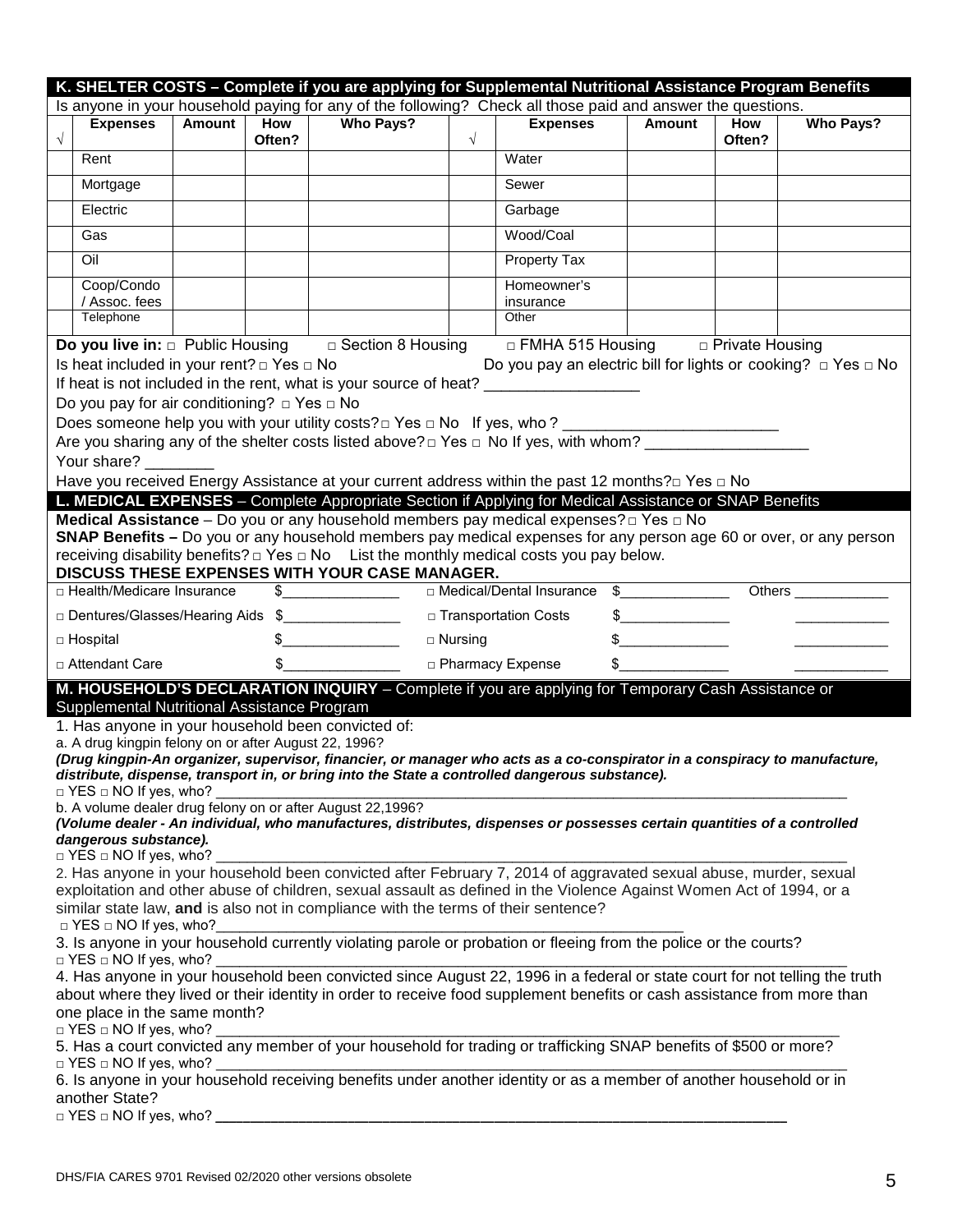| N. MEDICAL INSURANCE - Complete if you are applying for Medical Assistance or Temporary Cash Assistance |  |  |
|---------------------------------------------------------------------------------------------------------|--|--|
|---------------------------------------------------------------------------------------------------------|--|--|

1. Has anyone applying dropped health insurance coverage in the past six months?□ YES □ NO 2. Does anyone applying have any health insurance? $\sqsupset$  YES  $\sqsupset$  NO If you answered yes to question 2, fill in the section below.

| טיטיש.                                                                                                    |                                   |                                                                                |               |               |                                                 |                  |                                                   |
|-----------------------------------------------------------------------------------------------------------|-----------------------------------|--------------------------------------------------------------------------------|---------------|---------------|-------------------------------------------------|------------------|---------------------------------------------------|
|                                                                                                           |                                   | HEALTH INSURANCE POLICY NUMBER 1<br>POLICY NUMBER                              |               |               | <b>GROUP NUMBER</b>                             |                  |                                                   |
| POLICY HOLDER NAME                                                                                        |                                   |                                                                                |               |               |                                                 |                  |                                                   |
| <b>HOUSEHOLD MEMBER(S)</b>                                                                                |                                   | <b>RELATIONSHIP OF MEMBER TO</b>                                               |               |               | <b>HOUSEHOLD MEMBER(S)</b>                      |                  | <b>RELATIONSHIP OF MEMBER</b>                     |
| COVERED BY POLICY                                                                                         |                                   | POLICY HOLDER                                                                  |               |               | <b>COVERED BY POLICY</b>                        |                  | TO POLICY HOLDER                                  |
|                                                                                                           |                                   |                                                                                |               |               |                                                 |                  |                                                   |
|                                                                                                           |                                   |                                                                                |               |               |                                                 |                  |                                                   |
|                                                                                                           |                                   |                                                                                |               |               |                                                 |                  |                                                   |
|                                                                                                           |                                   |                                                                                |               |               |                                                 |                  |                                                   |
|                                                                                                           |                                   | POLICY HOLDER ADDRESS                                                          |               |               |                                                 |                  |                                                   |
| Number<br><b>Street</b>                                                                                   |                                   | City                                                                           |               | <b>State</b>  | Zip Code                                        |                  | Telephone                                         |
|                                                                                                           |                                   | INSURANCE COMPANY/UNION                                                        |               |               |                                                 |                  |                                                   |
| <b>Insurance Company Name</b>                                                                             |                                   |                                                                                |               |               |                                                 |                  |                                                   |
| <b>Street</b><br>Number                                                                                   |                                   | City                                                                           |               | <b>State</b>  | Zip Code                                        |                  | Telephone                                         |
|                                                                                                           |                                   |                                                                                |               |               |                                                 |                  |                                                   |
|                                                                                                           |                                   | <b>HEALTH INSURANCE POLICY NUMBER 2</b>                                        |               |               |                                                 |                  |                                                   |
| POLICY HOLDER NAME                                                                                        |                                   | <b>POLICY NUMBER</b>                                                           |               |               | <b>GROUP NUMBER</b>                             |                  |                                                   |
|                                                                                                           |                                   |                                                                                |               |               |                                                 |                  |                                                   |
| <b>HOUSEHOLD MEMBER(S)</b><br>COVERED BY POLICY                                                           |                                   | <b>RELATIONSHIP OF MEMBER TO</b><br>POLICY HOLDER                              |               |               | <b>HOUSEHOLD MEMBER(S)</b><br>COVERED BY POLICY |                  | <b>RELATIONSHIP OF MEMBER</b><br>TO POLICY HOLDER |
|                                                                                                           |                                   |                                                                                |               |               |                                                 |                  |                                                   |
|                                                                                                           |                                   |                                                                                |               |               |                                                 |                  |                                                   |
|                                                                                                           |                                   |                                                                                |               |               |                                                 |                  |                                                   |
|                                                                                                           |                                   |                                                                                |               |               |                                                 |                  |                                                   |
|                                                                                                           |                                   | POLICY HOLDER ADDRESS                                                          |               |               |                                                 |                  |                                                   |
| Number<br><b>Street</b>                                                                                   |                                   | City                                                                           |               | <b>State</b>  | Zip Code                                        |                  | Telephone                                         |
|                                                                                                           |                                   |                                                                                |               |               |                                                 |                  |                                                   |
| Insurance Company Name                                                                                    |                                   | INSURANCE COMPANY/UNION                                                        |               |               |                                                 |                  |                                                   |
|                                                                                                           |                                   |                                                                                |               |               |                                                 |                  |                                                   |
| Street<br>Number                                                                                          |                                   | City                                                                           |               | State         | Zip Code                                        |                  | Telephone                                         |
|                                                                                                           |                                   |                                                                                |               |               |                                                 |                  |                                                   |
| O. LIFE INSURANCE, FUNERAL PLANS or BURIAL FUNDS - Complete if you are applying for Medical Assistance or |                                   |                                                                                |               |               |                                                 |                  |                                                   |
| <b>Temporary Cash Assistance</b>                                                                          |                                   |                                                                                |               |               |                                                 |                  |                                                   |
| NAME OF PERSON<br><b>INSURED</b>                                                                          | NAME OF PERSON<br><b>WHO PAYS</b> | <b>FACE VALUE</b><br>OR VALUE OF                                               | CASH<br>VALUE |               | POLICY NUMBER<br>OR ACCOUNT                     | <b>BANK NAME</b> | COMPANY, FUNERAL HOME OR                          |
|                                                                                                           |                                   | <b>PLAN</b>                                                                    |               | <b>NUMBER</b> |                                                 |                  |                                                   |
|                                                                                                           |                                   |                                                                                |               |               |                                                 |                  |                                                   |
|                                                                                                           |                                   |                                                                                |               |               |                                                 |                  |                                                   |
|                                                                                                           |                                   |                                                                                |               |               |                                                 |                  |                                                   |
|                                                                                                           |                                   |                                                                                |               |               |                                                 |                  |                                                   |
|                                                                                                           |                                   |                                                                                |               |               |                                                 |                  |                                                   |
| PLEASE USE THIS SPACE IF YOU NEED TO GIVE US MORE INFORMATION ABOUT ANY APPLICATION QUESTION.             |                                   |                                                                                |               |               |                                                 |                  |                                                   |
|                                                                                                           |                                   |                                                                                |               |               |                                                 |                  |                                                   |
|                                                                                                           |                                   |                                                                                |               |               |                                                 |                  |                                                   |
|                                                                                                           |                                   |                                                                                |               |               |                                                 |                  |                                                   |
|                                                                                                           |                                   |                                                                                |               |               |                                                 |                  |                                                   |
|                                                                                                           |                                   |                                                                                |               |               |                                                 |                  |                                                   |
|                                                                                                           |                                   |                                                                                |               |               |                                                 |                  |                                                   |
|                                                                                                           |                                   | If you need more space, ask for the 9701- Application for Assistance Addendum. |               |               |                                                 |                  |                                                   |
|                                                                                                           |                                   |                                                                                |               |               |                                                 |                  |                                                   |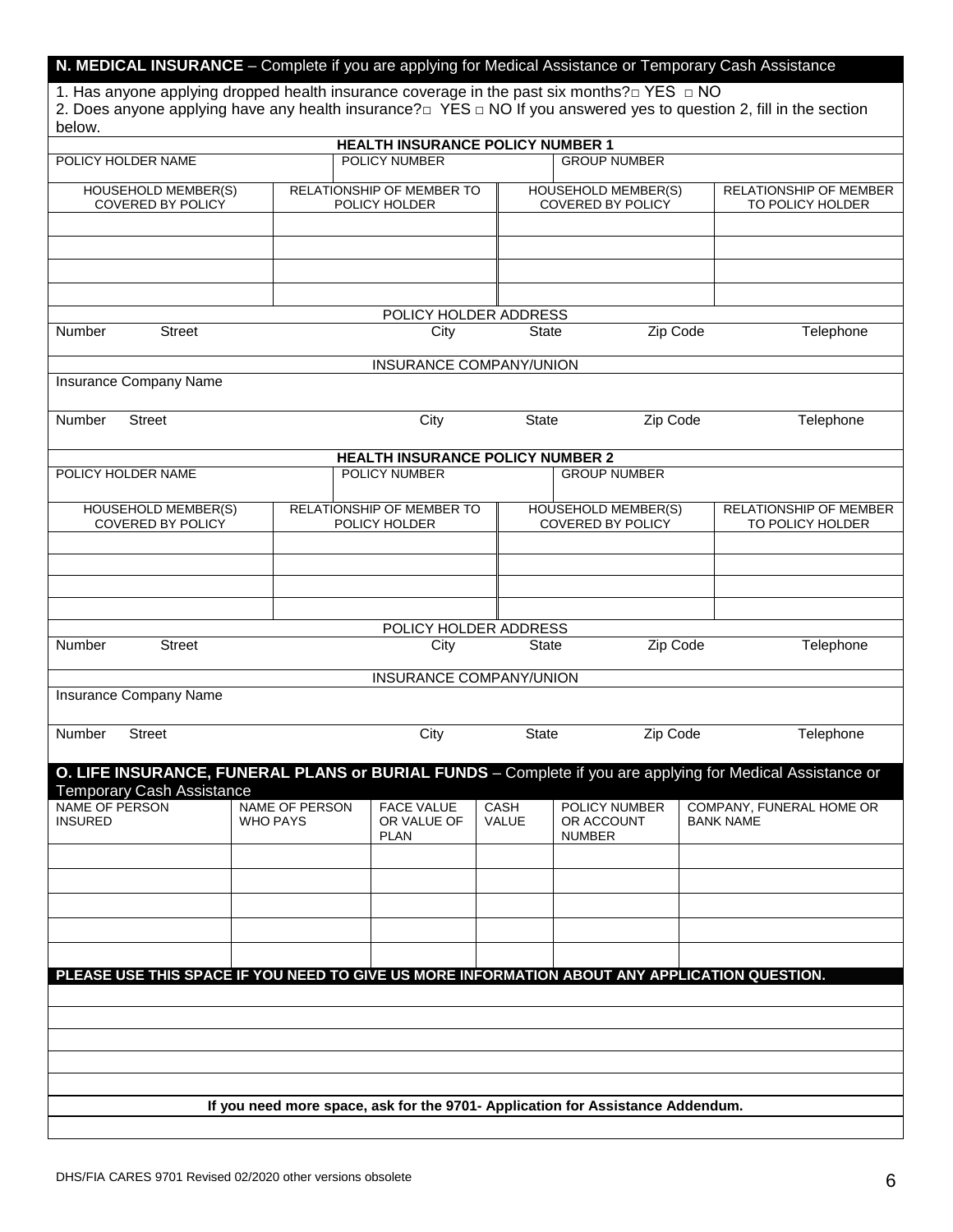|                                                        |                                                              | <b>P. CHILD SUPPORT INFORMATION</b> – Complete this section if you want TEMPORARY CASH ASSISTANCE OR MEDICAL<br>ASSISTANCE for a child who has an absent or deceased parent. Fill in a separate section for each absent or deceased parent. |                        |                          |                         |                                       |                                                    |                                    |
|--------------------------------------------------------|--------------------------------------------------------------|---------------------------------------------------------------------------------------------------------------------------------------------------------------------------------------------------------------------------------------------|------------------------|--------------------------|-------------------------|---------------------------------------|----------------------------------------------------|------------------------------------|
| #1                                                     | <b>ABSENT PARENT (AP) INFORMATION</b>                        |                                                                                                                                                                                                                                             |                        |                          |                         |                                       |                                                    |                                    |
|                                                        | Name of Absent Parent (First, Middle, Last)                  |                                                                                                                                                                                                                                             |                        |                          |                         | Relationship of absent parent to you. | Check one:<br>□ Absent                             | □ Deceased                         |
|                                                        | <b>CHILD'S NAME</b>                                          |                                                                                                                                                                                                                                             |                        |                          |                         |                                       | MARITAL STATUS OF CHILD'S PARENTS AT BIRTH         |                                    |
|                                                        |                                                              |                                                                                                                                                                                                                                             | □ Married              | □ Divorced               |                         | □ Unknown                             | $\square$ Separated                                | □ Never Married                    |
|                                                        |                                                              |                                                                                                                                                                                                                                             | □ Married<br>□ Married | □ Divorced<br>□ Divorced |                         | □ Unknown<br>□ Unknown                | $\square$ Separated<br>$\overline{\Box}$ Separated | □ Never Married<br>□ Never Married |
|                                                        |                                                              |                                                                                                                                                                                                                                             | $\square$ Married      | □ Divorced               |                         | □ Unknown                             | $\square$ Separated                                | □ Never Married                    |
| Social Security Number                                 |                                                              | <b>Other Name</b>                                                                                                                                                                                                                           |                        |                          | Date of Birth           | Age                                   | Race                                               | Sex                                |
| AP's Last<br>Known Address                             | Number<br><b>Street</b>                                      |                                                                                                                                                                                                                                             |                        | City                     |                         | <b>State</b>                          | Zip Code                                           | □ Male □ Female<br>Telephone       |
| AP's Parent's<br>Address                               | Number<br><b>Street</b>                                      |                                                                                                                                                                                                                                             |                        | City                     |                         | State                                 | Zip Code                                           | Telephone                          |
| Driver's License State                                 |                                                              | Birth Place (City, State)                                                                                                                                                                                                                   |                        |                          |                         |                                       |                                                    |                                    |
| <b>Current or Prior Military</b><br>Dates: From:       | To:                                                          | Paying Military Allotment? □ Yes □ No<br>If yes, To whom?                                                                                                                                                                                   |                        |                          |                         |                                       | Military Branch                                    |                                    |
| Incarcerated                                           |                                                              |                                                                                                                                                                                                                                             |                        |                          | <b>Institution Name</b> |                                       |                                                    |                                    |
| □ Currently                                            | $\Box$ Previously<br><b>ABSENT PARENT INCOME INFORMATION</b> | □ Never                                                                                                                                                                                                                                     |                        |                          |                         |                                       |                                                    |                                    |
| Last Known<br>Employer                                 | Name, Address & Telephone                                    |                                                                                                                                                                                                                                             |                        |                          |                         |                                       |                                                    |                                    |
| Second<br>Employer                                     | Name, Address & Telephone                                    |                                                                                                                                                                                                                                             |                        |                          |                         |                                       |                                                    |                                    |
| Other Income/Benefits:<br>$\Box$ Worker's Compensation |                                                              | □ Social Security<br>□ Pension/Retirement                                                                                                                                                                                                   | $\overline{\Box}$ SSI  | □ Union Benefits         | □ Other, list           | □ Veteran's Pension                   | D Unemployment                                     |                                    |
|                                                        |                                                              | ABSENT PARENT COURT ORDER INFORMATION                                                                                                                                                                                                       |                        |                          |                         |                                       |                                                    |                                    |
| Paying Support?<br>□ YES<br>$\Box$ NO                  | To Whom?                                                     |                                                                                                                                                                                                                                             |                        |                          | Last Date Paid          |                                       | Payment Amount                                     |                                    |
| Court Ordered?<br>$\Box$ YES<br>$\Box$ NO              |                                                              | If yes, where was the court order issued?                                                                                                                                                                                                   |                        |                          |                         |                                       | Can you give us a copy?<br>$\Box$ YES<br>$\Box$ NO |                                    |
| #2                                                     | <b>ABSENT PARENT (AP) INFORMATION</b>                        |                                                                                                                                                                                                                                             |                        |                          |                         |                                       |                                                    |                                    |
|                                                        | Name of Absent Parent (First, Middle, Last)                  |                                                                                                                                                                                                                                             |                        |                          |                         | Relationship of absent parent to you. | Check one:<br>□ Absent                             | □ Deceased                         |
|                                                        | <b>CHILD'S NAME</b>                                          |                                                                                                                                                                                                                                             |                        |                          |                         |                                       | MARITAL STATUS OF CHILD'S PARENTS AT BIRTH         |                                    |
|                                                        |                                                              |                                                                                                                                                                                                                                             | □ Married              | □ Divorced               |                         | □ Unknown                             | □ Separated                                        | <b>D</b> Never Married             |
|                                                        |                                                              |                                                                                                                                                                                                                                             | □ Married              | □ Divorced               |                         | □ Unknown                             | $\square$ Separated                                | □ Never Married                    |
|                                                        |                                                              |                                                                                                                                                                                                                                             | □ Married              | □ Divorced               |                         | □ Unknown                             | $\square$ Separated                                | □ Never Married                    |
|                                                        |                                                              |                                                                                                                                                                                                                                             | □ Married              | □ Divorced               |                         | $\sqcap$ Unknown                      | $\Box$ Separated                                   | □ Never Married                    |
| Social Security Number                                 |                                                              | <b>Other Name</b>                                                                                                                                                                                                                           |                        |                          | Date of Birth           | Age                                   | Race                                               | Sex<br>□ Male □ Female             |
| AP's Last<br>Known Address                             | Number<br><b>Street</b>                                      |                                                                                                                                                                                                                                             |                        | City                     |                         | State                                 | Zip Code                                           | Telephone                          |
| AP's Parent's<br>Address                               | Street<br>Number                                             |                                                                                                                                                                                                                                             |                        | City                     |                         | State                                 | Zip Code                                           | Telephone                          |
| Driver's License State                                 |                                                              | Birth Place (City, State)                                                                                                                                                                                                                   |                        |                          |                         |                                       |                                                    |                                    |
| <b>Current or Prior Military</b><br>Dates: From:       | To:                                                          | Paying Military Allotment? □ Yes □ No<br>If yes, To whom?                                                                                                                                                                                   |                        |                          |                         |                                       | Military Branch                                    |                                    |
| Incarcerated<br>$\Box$ Currently                       | $\Box$ Previously                                            | □ Never                                                                                                                                                                                                                                     |                        |                          | <b>Institution Name</b> |                                       |                                                    |                                    |
|                                                        | <b>ABSENT PARENT INCOME INFORMATION</b>                      |                                                                                                                                                                                                                                             |                        |                          |                         |                                       |                                                    |                                    |
| Last Known<br>Employer                                 | Name & Address:                                              | <b>Street</b><br>Number                                                                                                                                                                                                                     |                        |                          | City                    | <b>State</b>                          | Zip Code                                           | Telephone                          |
| Second<br>Employer                                     | Name & Address:                                              | <b>Street</b><br>Number                                                                                                                                                                                                                     |                        |                          | City                    | <b>State</b>                          | Zip Code                                           | Telephone                          |
| Other Income/Benefits:<br>□ Worker's Compensation      |                                                              | □ Social Security<br>□ Pension/Retirement                                                                                                                                                                                                   | $\Box$ SSI             | □ Union Benefit          | $\Box$ Other, list      | □ Veteran's Pension                   | □ Unemployment                                     |                                    |
|                                                        |                                                              | ABSENT PARENT COURT ORDER INFORMATION                                                                                                                                                                                                       |                        |                          |                         |                                       |                                                    |                                    |
| Paying Support?<br>$\Box$ NO<br>$\Box$ YES             | To Whom?                                                     |                                                                                                                                                                                                                                             |                        |                          | Last Date Paid          |                                       | Payment Amount                                     |                                    |
| Court Ordered?<br>□ YES<br>$\Box$ NO                   |                                                              | If yes, where was the court order issued?                                                                                                                                                                                                   |                        |                          |                         |                                       | Can you give us a copy?<br>$\Box$ YES<br>$\Box$ NO |                                    |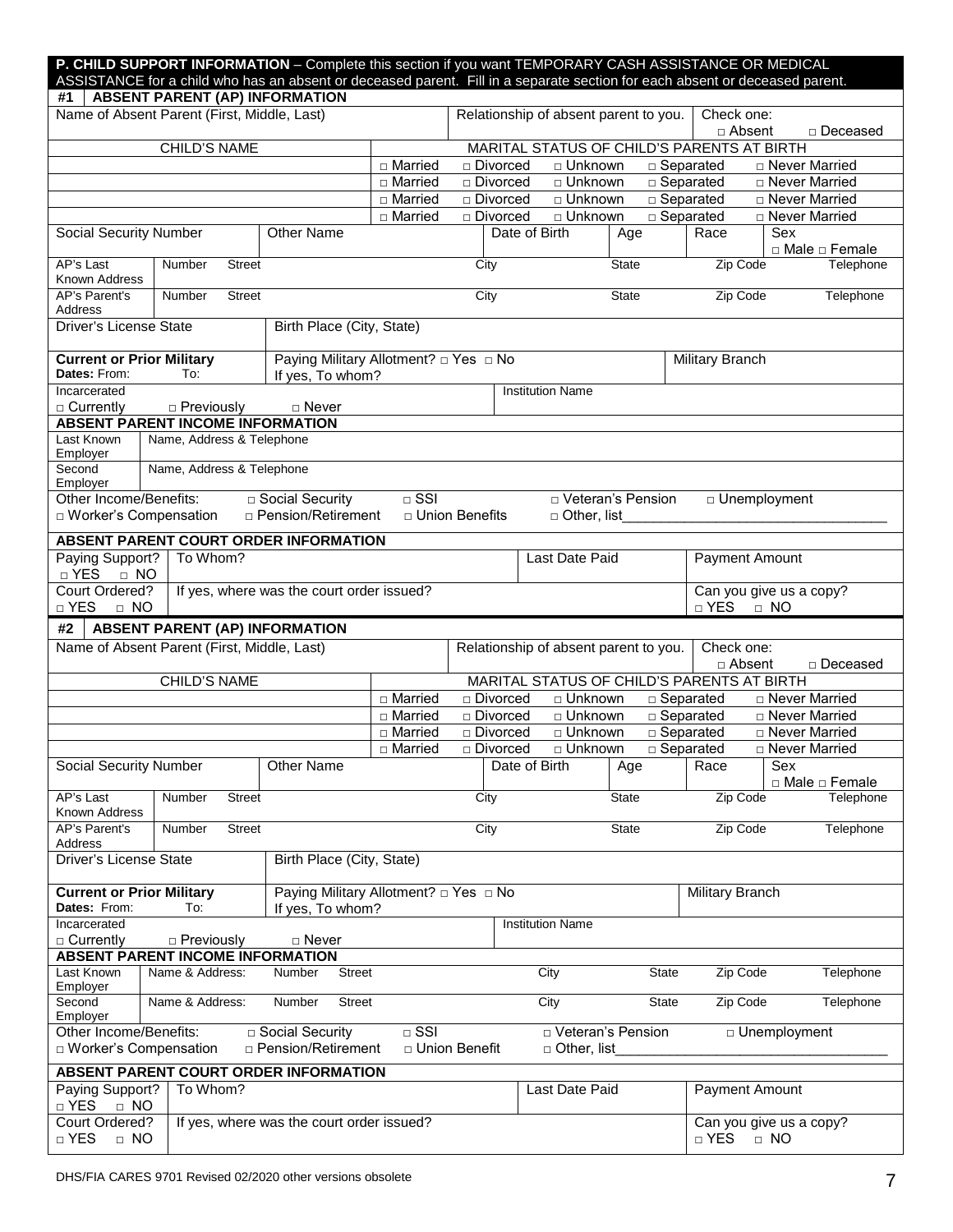#### **Assignment of Support Rights for Temporary Cash Assistance**

- I assign to the State of Maryland all rights, titles, and interest in support that I may have for myself or for any person receiving TCA, collected from the time I sign this agreement until my assistance ends.
- This includes any overdue support that has not been collected for the time that I or any person received TCA assistance.
- I agree to have the child support agency collect any support owed to me and to keep up to the amount of TCA paid to me.
- I agree to send to the State of Maryland any support I receive. If I do not turn over this support, I will have to repay this amount to the State of Maryland. I may also be prosecuted for fraud.

#### **When I am eligible for Medical Assistance:**

- I assign all rights, title, and interest in medical support and health insurance payments I may have for myself or any person receiving Medical Assistance. This includes overdue medical support or health insurance payments that have not been collected.
- I agree to have the child support agency collect medical support payments owed to me and to keep up to the amount of Medical Assistance payments that were made for me.
- I agree to give the State of Maryland any medical support or health insurance payments I receive.
- I will cooperate to the best of my ability and knowledge with the child support agency while I am receiving TCA and Medical Assistance
- If I do not cooperate with the child support agency, I may lose all my benefits and my case may be closed
- I understand that if I have an additional child/ren while receiving TCA or Medical Assistance, I agree to follow all of the requirements for that child/ren or my TCA or MA may be closed.

I have read these statements or someone has read them to me. I understand what they mean. By signing my name below, I agree to follow what the document states.

| <b>Signature:</b>    | Date: |
|----------------------|-------|
|                      |       |
|                      |       |
|                      |       |
| <b>Printed name:</b> |       |
|                      |       |
|                      |       |
|                      |       |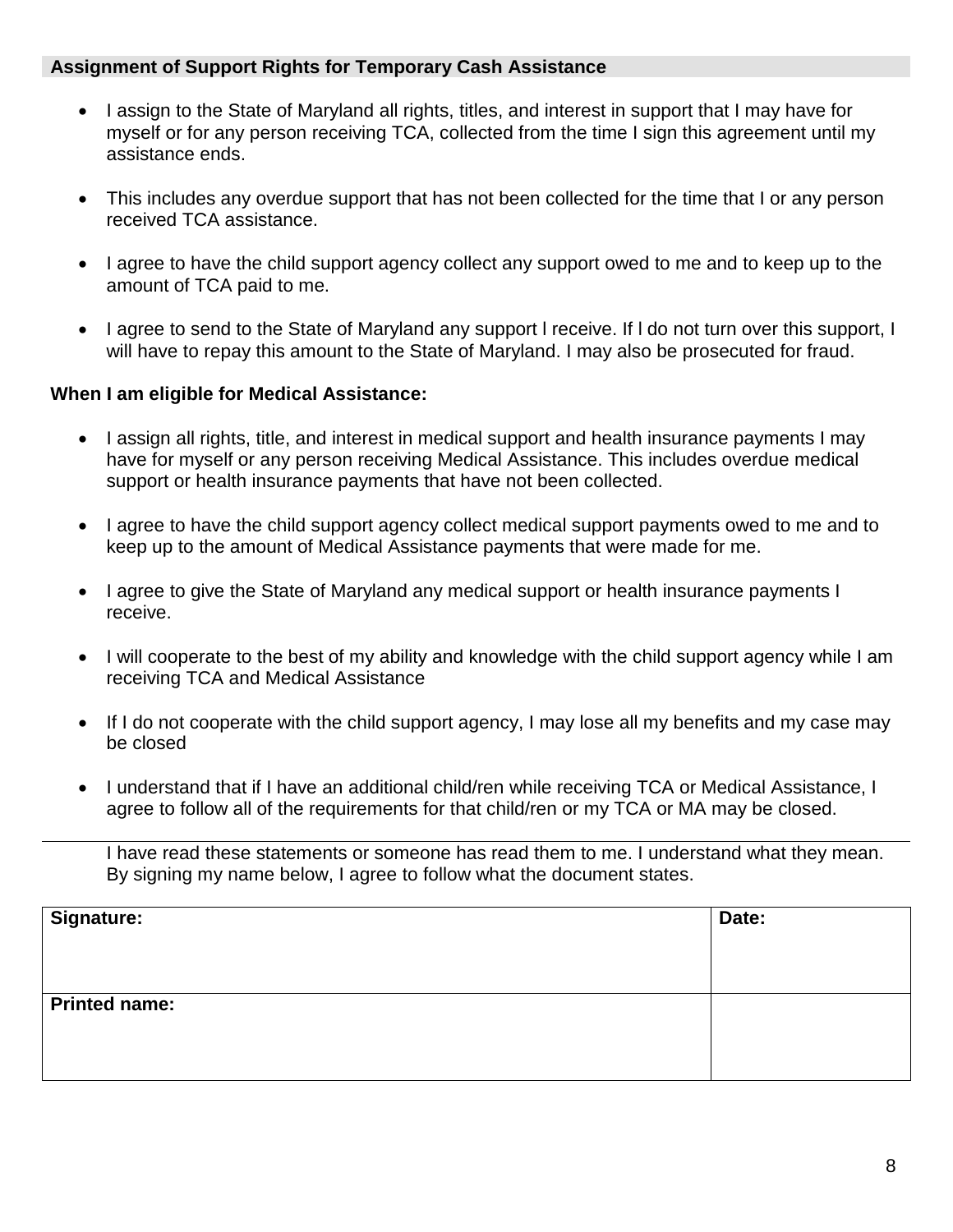# **Rights and Responsibilities**

# **You Should Know About Applying For Supplemental Nutrition Assistance Program (SNAP) (Formerly Food Supplement Program)**

# **Social Security Numbers**

- You must give us a social security number for each family member who wants benefits.
- If a person who wants benefits does not have a social security number, that person must apply for a number. We can help applicants get their numbers.
- If a family member has applied for a social security number, we will not delay your application while you wait for the number.
- We use social security numbers to prove income. We do not give numbers to other agencies like Immigration and Customs Enforcement.

### **Citizenship and Immigration Status**

- You must tell us about the citizenship and immigration status for each family member who wants benefits.
- Maryland uses the Systematic Alien Verification and Eligibility or SAVE system through the United States Citizenship and Immigration Service (USCIS) formerly known as Immigration and Naturalization Service (INS) to verify the alien status of all applicant and recipient noncitizen households. Information received from USCIS may affect your household's eligibility and benefit amount.

### **Information**

- If a family member will not tell us about citizenship, immigration status or social security number, that person will not get benefits.
- They must still give us proof of income, expenses and other things.
- The other family members who give us their information will get benefits if they meet the rules.

### **Emergency Medical Assistance**

• Immigrants who are not eligible for other kinds of medical assistance and apply only for emergency medical assistance do not have to tell us their social security number, immigration or citizenship status.

### **Time Limits**

- Temporary Cash Assistance has time limits.
- The Supplemental Nutrition Assistance Program (formerly Food Supplement Program) and Medical Assistance do not have a time limit.
- When Temporary Cash Assistance ends because of time limits, earnings or other reasons, you may still get SNAP benefits and Medical Assistance.

### **Interviews**

- You, a responsible family member or someone you choose to represent you must be interviewed.
- In most cases we can interview you by telephone.
- You must give or send us the proof we ask for at your interview.

### **If you need help**

If you need help, applying for benefits, or have questions, or need translations services, call your case manager or call 1-800-332-6347.

Si necesita ayuda para llenar el formulario favor de llamar al 1-800-332-6347.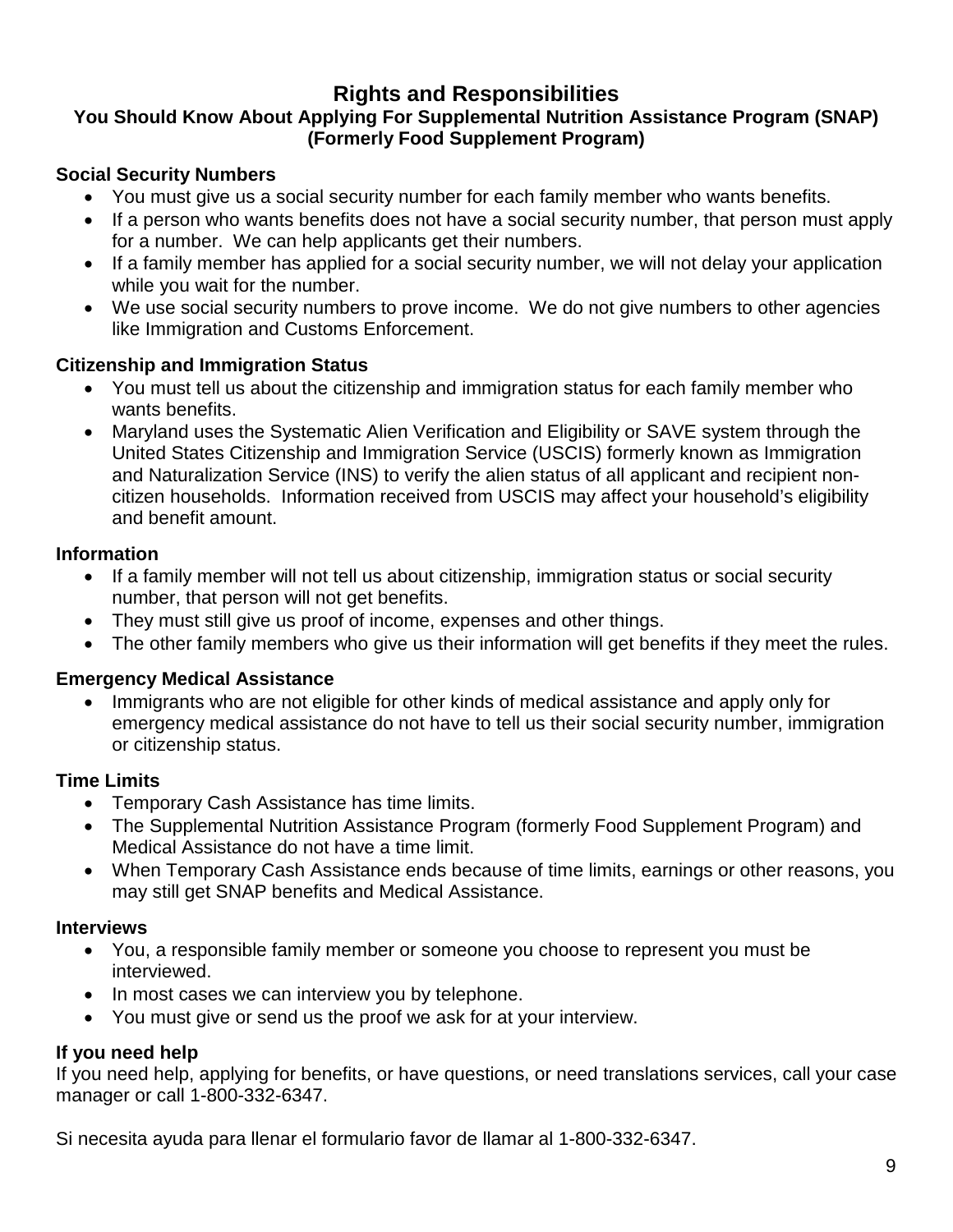The Family Investment Administration is committed to providing access and reasonable accommodations to its services, programs, activities, education and employment for individuals with disabilities. If you need assistance or need to request a reasonable accommodation, please contact your case manager or call 1-800-332-6347 or fill out the form on the next page.

### **Requesting a Reasonable Accommodation:**

If you are an individual with a disability, you are entitled to reasonable accommodations to help you access DHS's activities, programs and services. This applies even if you are working with a local department of social services or a vendor who provides services for DHS customers.

A reasonable accommodation is a modification or adjustment to an activity, program or service which helps a qualified individual with a disability have meaningful access to DHS's activities, programs and services.

### **Examples of reasonable accommodations:**

**Hearing Impairment:** Sign language interpreter and providing an assistive listening device.

**Visual Impairment:** Having a qualified reader read to a customer.

**Mobility Impairments:** Mailing forms to a customer and meeting a customer at a more accessible location.

**Developmental Disabilities**: Having things written down; taking breaks; scheduling appointments around a customer's medical needs.

You may request a reasonable accommodation from the local department of social services or a vendor at any time. Your request may be oral or written. A request for a reasonable accommodation may be made in person, in writing or over the telephone. There are no particular words that you need to use to request an accommodation. A request may be made by you or someone helping you. If you need to request a reasonable accommodation because of your disability, you should speak with the case manager or the supervisor or the Customer Access Coordinator at your local department of social services. You may ask the case manager for the name of the Customer Access Coordinator at your local department of social services. You may use the form on the reverse side of this notice. You may also ask for more information at the front desk.

- 1. Dial 7-1-1 or 800-735-2258 to initiate a TTY call through Maryland Relay.
- 2. The Maryland Relay Operator's typed greeting, including the Operator's identification number, will display on your TTY or VCO phone.
- 3. When the Operator is finished typing, you will see the letters "GA" This means "Go Ahead."
- 4. Type the number of the person you want to call, along with any special calling instructions. Then type "GA".

### **Request for Reasonable Accommodation**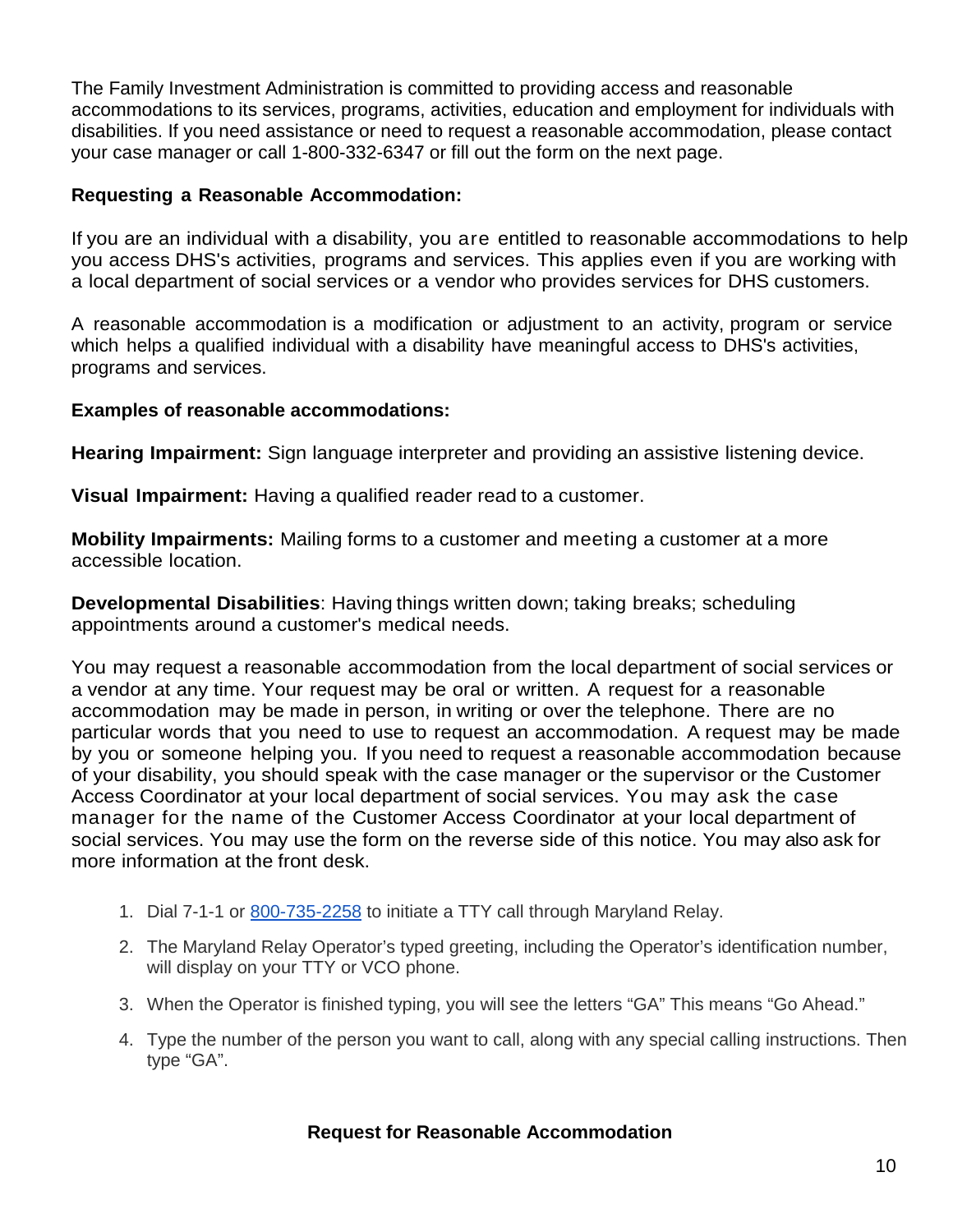| Name of person needing an accommodation:                                                                                                                                                                                                                                                                               | Name of person requesting an<br>accommodation: |
|------------------------------------------------------------------------------------------------------------------------------------------------------------------------------------------------------------------------------------------------------------------------------------------------------------------------|------------------------------------------------|
| Address:                                                                                                                                                                                                                                                                                                               |                                                |
| City/State/Zip Code:                                                                                                                                                                                                                                                                                                   | Telephone number:                              |
| Nature of Disability or Impairment (specify):                                                                                                                                                                                                                                                                          |                                                |
| <b>Local Department of Social Services Location:</b>                                                                                                                                                                                                                                                                   |                                                |
| Accommodation Request (Type of accommodation requested.) Please print or type. Be as<br>specific as possible. If needed, attach additional pages.                                                                                                                                                                      |                                                |
| Note: If requesting sign language services, specify type: American Sign Language<br>Interpreter (ASL), Certified Deaf Interpreter (CDI) or Communication Access Real Time<br>Translation (CART).<br>Please provide any additional information that may assist us in providing a reasonable<br>accommodation (specify): |                                                |
| Customer/Applicant's Signature :_________                                                                                                                                                                                                                                                                              | Date: Date:                                    |
| Return this form to the case manager or the Customer Access Coordinator in your local department<br>of social services.                                                                                                                                                                                                |                                                |
| For Office Use Only                                                                                                                                                                                                                                                                                                    |                                                |
| Date Request Received:<br><b>Action Taken:</b>                                                                                                                                                                                                                                                                         |                                                |
|                                                                                                                                                                                                                                                                                                                        |                                                |
|                                                                                                                                                                                                                                                                                                                        |                                                |
| CAC Signature:                                                                                                                                                                                                                                                                                                         | Date:                                          |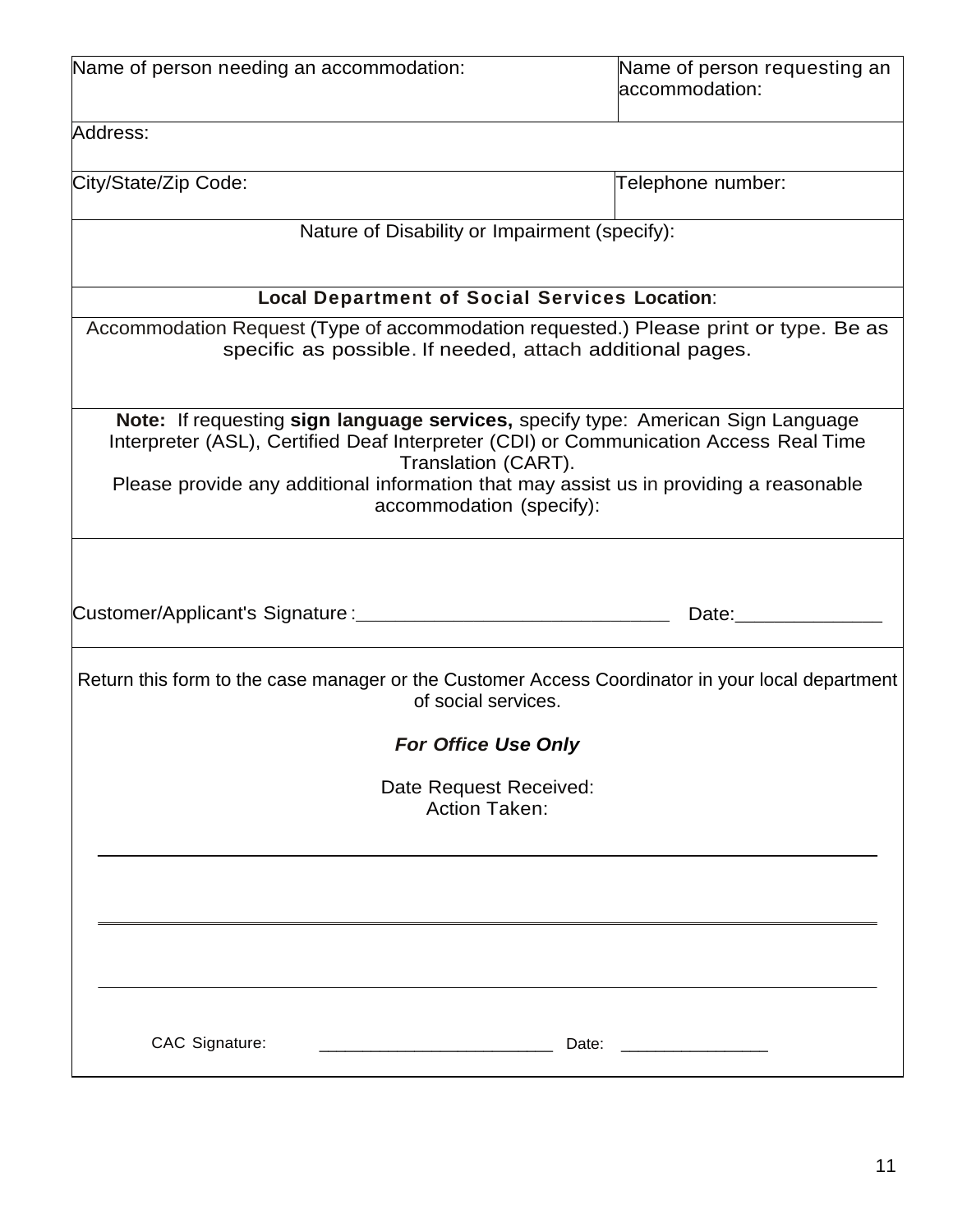#### **Customer Rights**

**Equal Rights** – This institution is prohibited from discriminating on the basis of race, color, national origin, disability, age, sex and in some cases religion or political beliefs.

The U.S. Department of Agriculture also prohibits discrimination based on race, color, national origin, sex, religious creed, disability, age, political beliefs or reprisal or retaliation for prior civil rights activity in any program or activity conducted or funded by USDA.

Persons with disabilities who require alternative means of communication for program information (e.g. Braille, large print, audiotape, American Sign Language, etc.), should contact the Agency (State or local) where they applied for benefits. Individuals who are deaf, hard of hearing or have speech disabilities may contact USDA through the Federal Relay Service at (800) 877-8339. Additionally, program information may be made available in languages other than English.

To file a program complaint of discrimination, complete the [USDA Program Discrimination Complaint Form,](http://www.ocio.usda.gov/sites/default/files/docs/2012/Complain_combined_6_8_12.pdf) (AD-3027), found online at: [http://www.ascr.usda.gov/complaint\\_filing\\_cust.html,](http://www.ascr.usda.gov/complaint_filing_cust.html) and at any USDA office, or write a letter addressed to USDA and provide in the letter all of the information requested in the form. To request a copy of the complaint form, call (866) 632-9992. Submit your completed form or letter to USDA by:

- (1) Mail: U.S. Department of Agriculture Office of the Assistant Secretary for Civil Rights 1400 Independence Avenue, SW Washington, D.C. 20250-9410
- (2) Fax: (202) 690-7442; or
- (3) Email: program.intake@usda.gov.

For any other information dealing with the Supplemental Nutrition Assistance Program (SNAP) issues, persons should either contact the USDA SNAP Hotline Number at (800) 221-5689, which is also in Spanish or call the [State Information/Hotline Numbers](http://www.fns.usda.gov/snap/contact_info/hotlines.htm) (click the link for a listing of hotline numbers by State); found online at: [http://www.fns.usda.gov/snap/contact\\_info/hotlines.htm.](http://www.fns.usda.gov/snap/contact_info/hotlines.htm)

To file a complaint of discrimination regarding a program receiving Federal financial assistance through the U.S. Department of Health and Human Services (HHS), write: HHS Director, Office for Civil Rights, Room 515- F, 200 Independence Avenue, S.W., Washington, D.C. 20201 or call (202) 619-0403 (voice) or (800) 537-7697 (TTY).

This institution is an equal opportunity provider.

**Right to Written Notice** – We must always give you a written notice explaining your benefits when we approve your case. We must always give you written notice when we change your benefits, deny or close your case. You have 90 days from the notice date to ask for a hearing. If you ask for a hearing within 10 days, you may be able to keep getting benefits while you wait for the hearing.

**Right to Appeal** – Ask for a hearing if you disagree with the Department's decision. Your case manager can help you write your appeal. At the hearing, you can speak for yourself or bring a lawyer, friend or relative to speak for you.

**Right to Privacy** – You are giving personal information in the application. We use the information to see if you are eligible for benefits. If you do not give the information, we may deny your application. You have a right to review, change, or correct any information. We will not show your information or give it to others unless you give us permission or federal and state law allows us to do so.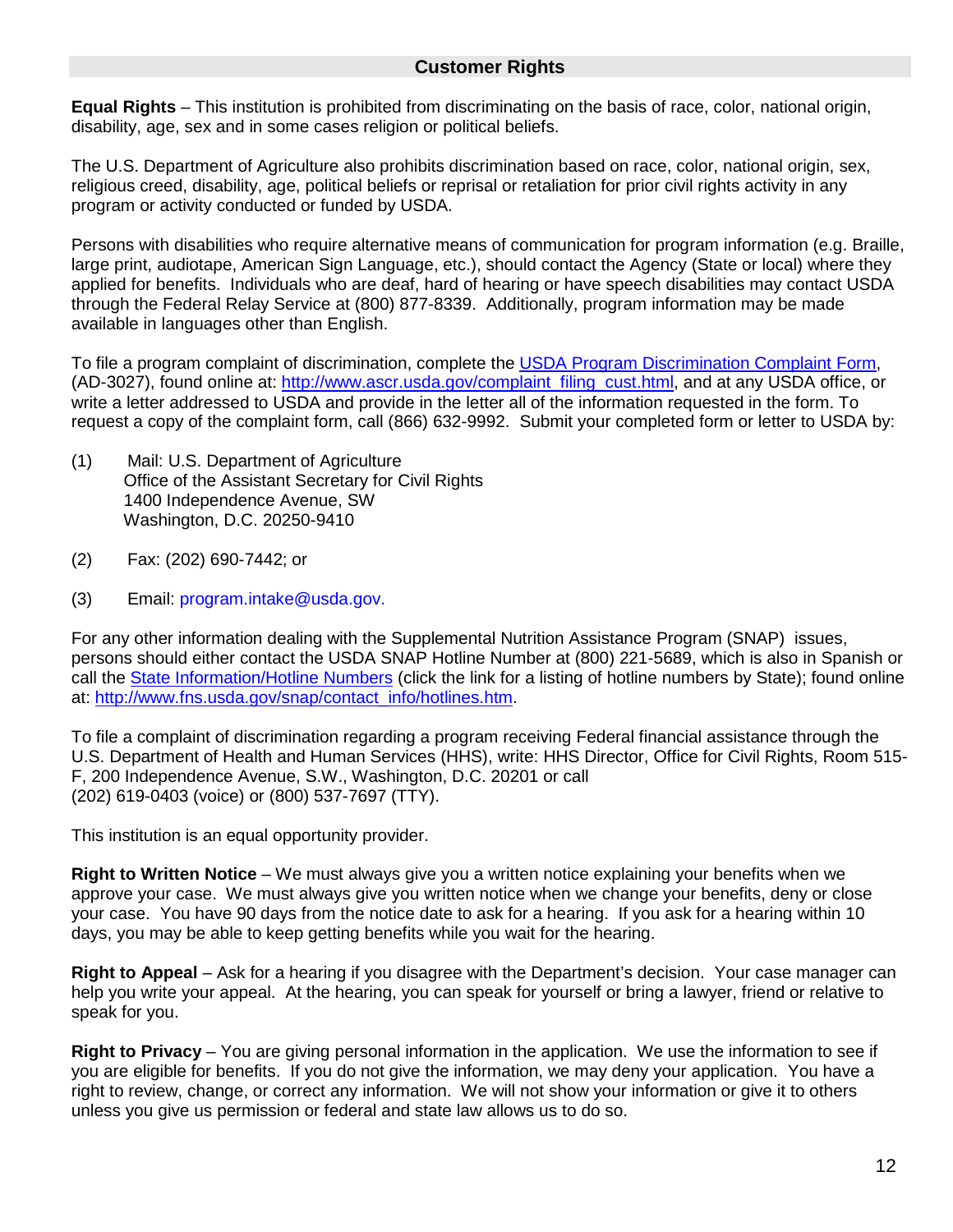**Right to Claim Good Cause** – If you want Temporary Cash Assistance (TCA), you must help the Department get child support. You may not have to help if it puts you or your family in danger.

**Right to Refuse Help** – You do not have to accept help from a religious organization if it is against your religious beliefs.

**Right to Timely Application Processing** – If you are eligible for expedited Supplemental Nutrition Assistance Program (SNAP) benefits we must give you your benefits within 7 days. For the regular SNAP and other programs, except for certain Medical Assistance programs, we must process your application within 30 days. There are times when there is a delay in processing. If there is a delay, we will send you a letter to tell you why there is delay in processing your application. If you are incarcerated or in another such institution and file an application for SNAP benefits or cash assistance, you may not receive SNAP or cash benefits until you are released. The filing date of your application for assistance will be the date of your release from the institution, if it is less than 30 days from the date your signed application was received in the Local Department of Social Services (LDSS). SNAP benefits are issued from the date of your release based upon your application date.

#### **Authorization to Receive Family Planning Information**

If you want information, you can ask your case manager for a Family Planning Guide. You may also contact:

- 1-800-546-8900 if you need help in finding a provider for birth control or arranging prenatal care, or
- The Center for Maternal and Child Health at **1-800-456-8900** <https://phpa.health.maryland.gov/mch/Pages/home.aspx>

# **You Have the Following Responsibilities**

**Provide Information** – You must give true and complete information. You may need to give us proof of this information. We will keep this information private. Any delay in providing proof may result in your case being delayed or denied.

Collecting application information, including the social security number of each household member, is authorized under the Food and Nutrition Act of 2008, U.S.C.2011-2036, Social Security Act §1137(f) and 42 U.S.C. §1320b-7(d). We use the information to find out if your household is eligible. We check this information by matching computer programs.

We also use the information to see if you meet program rules. We may contact your employer, bank or other party. We may also contact local, state or federal agencies to make sure the information is correct. We can give your information to other federal or state agencies for official use and to law enforcement officers who need it to find persons fleeing to avoid the law.

### **If you get too much in benefits:**

- You may have to repay the money for the benefits, and
- We may give the application information, including social security numbers, to federal or state agencies, as well as private claims collections agencies, for action.

Giving information is voluntary. If you do not give us information such as social security numbers for everyone who wants help, we may deny benefits for each person who does not give a social security number. If you do not have a social security number, we will help you get one.

**Report Changes** - You must report all changes within 10 days unless you are part of the SNAP simplified reporting group and are not receiving Cash Assistance or Medical Assistance. If you want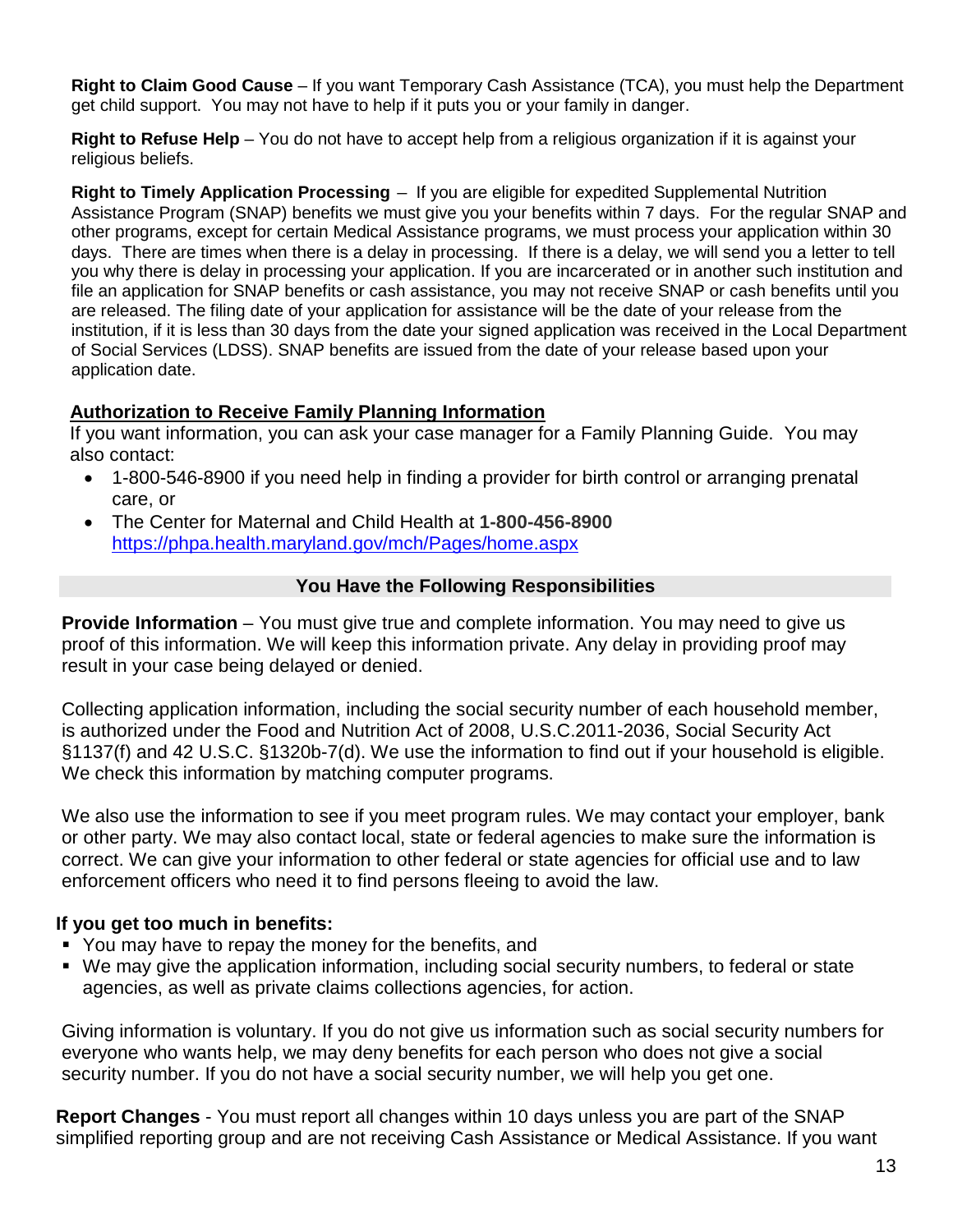to know if you are part of this group, ask your case manager. You may tell us about any changes in person, by telephone, or by mail to the Department.

**Note :** For all SNAP customers including those who are simplified reporters:

- 1. If you receive lottery/gambling winnings in the amount equal or greater than \$3,500, you must report the amount and the date the winnings received to the local department within 10 days
- 2. If you are an Able Bodies Adults Without Dependents (ABAWD), if your work hours decrease below 80 hours per month, you must report the change to the Local Department within 10 days.

#### **Warning – We may deny, lower or stop your benefits if you give us wrong information or do not report changes. A judge may fine and/or imprison you if you deliberately give wrong information or do not report changes.**

#### **Work Requirements for SNAP**

Individuals applying for or receiving SNAP benefits must know and understand the following information about the SNAP work registration and work requirements. SNAP work requirements are covered in federal law at 7 CFR 273.24.

Everyone over age 18 is required to be registered for work unless otherwise exempt, because they are: over age 60, caring for a child under age 6 living in their home, applied for or receiving unemployment benefits, self-employed- working a minimum of 30 hours or more per week at the equivalent of federal minimum wage, attending a recognized school or institution of higher education at least half time, or the individual is mentally or physically unfit for work. Work registration is not the same as participation.

Beginning January 1, 2016 able bodied individuals without dependents (ABAWDS), ages 18-50, who are not exempt for work registration under one of the above reasons or they reside in an area that is designated as exempt, are required to be work registered and participate in a work program/activity or be employed.

These individuals known as ABAWDS may only receive SNAP benefits for three months in a fixed 36 month period unless the individual is employed or participating in an approved work or educational activity a minimum of 80 hours per month. The individual may not receive SNAP benefits again until he or she meets the work requirements. You will receive additional information from the case manager and information is available on the DHS website at**:** http://dhs.maryland.gov/foodsupplement-program/able-bodied-adults-without-dependents-abawds/.

**Authorized Representatives –** In most instances, if your authorized representative gives us wrong information, you will have to pay back any amount you are overpaid.

If your authorized representative knowingly gives us the wrong information or does not use your benefits properly, we may disqualify the person from being an authorized representative and prosecute them for fraud under state and federal law.

If a drug and alcohol treatment center or a group living arrangement acts as your authorized representative for your food benefits and they willfully give us wrong information about your situation, we may prosecute under applicable State or federal law.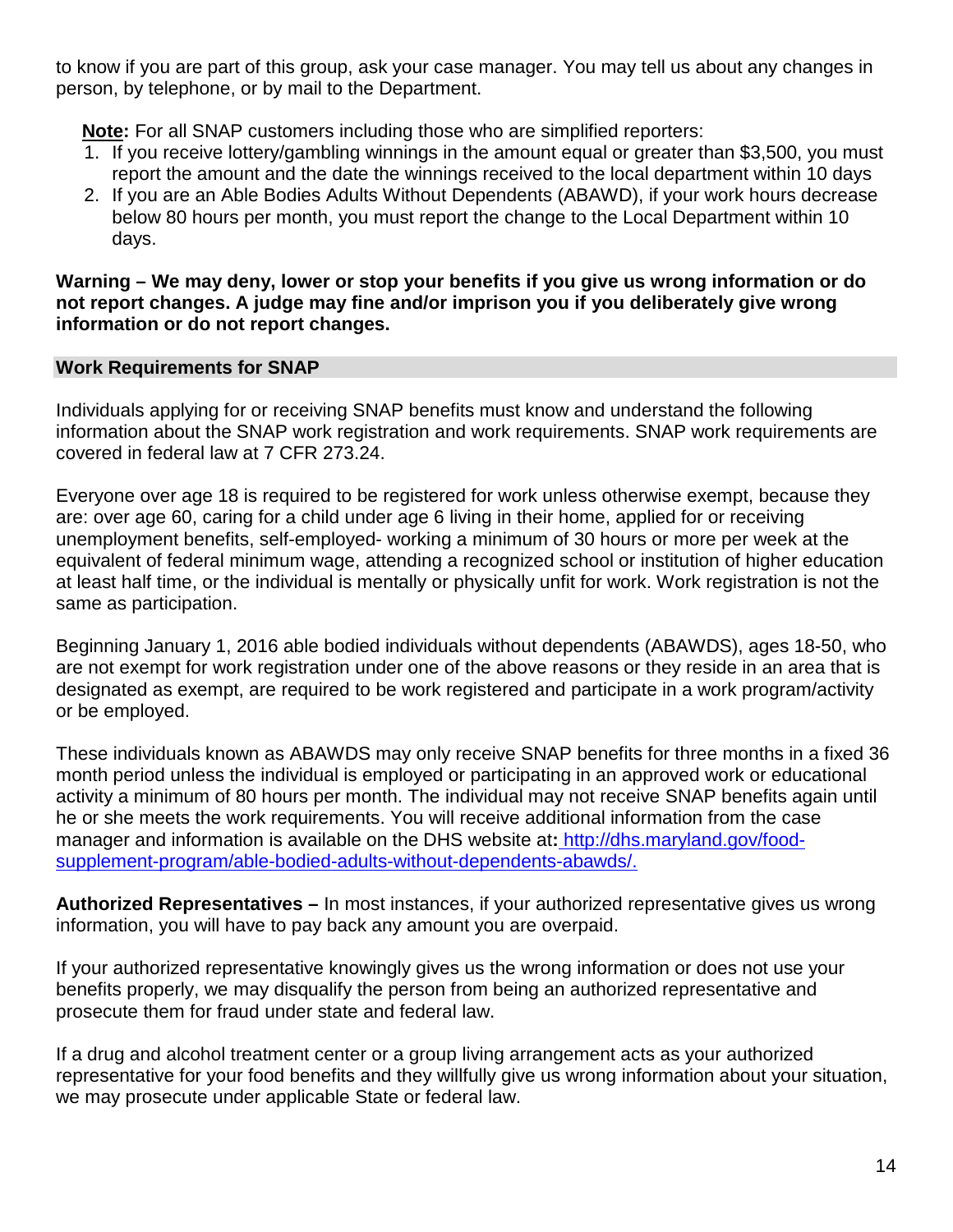# **TCA and Supplemental Nutrition Assistance Program Penalties**

# **Do not:**

- Give false information or withhold information to get or continue to get TCA and/or SNAP benefits.
- Trade or sell TCA or SNAP benefits, or electronic benefit cards.
- Use TCA and SNAP or electronic benefit cards to buy items not allowed, such as alcohol and tobacco or to pay on credit accounts.
- Use someone else's TCA or SNAP benefits.
- Use someone else's Electronic Benefits Card without authorization.
- Use your EBT card containing TCA benefits in a liquor store, adult entertainment venue such as a strip club or in a gambling establishment such as a casino.

Your SNAP benefits will not increase if your cash assistance is reduced or closed because you did not follow the rules.

If a household member deliberately breaks the rules, we may bar the person from TCA or SNAP.

- We may bar this person for one year after the first violation.
- We may bar this person for two years:
	- o After the second violation, or
	- o After the first time a court finds this person guilty of buying illegal drugs with TCA or SNAP benefits.
- We may bar this person permanently:
	- o After the third violation;
	- o After the second time a court finds a person guilty of buying illegal drugs with TCA or SNAP benefits;
	- o After the first time a court finds this person guilty of buying guns, bullets, or explosives, with TCA or SNAP benefits; or
	- o After a court finds this person guilty of trafficking TCA or SNAP benefits of \$500 or more.
- We may bar this person for 10 years if found guilty of making a false statement about the person's identity in order to receive multiple benefits at the same time.

A judge can also fine this person up to \$250,000, imprison the person for up to 20 years, or both. A judge can also bar this person for an additional 18 months. The person may also have to face further prosecution under other federal laws.

# **SNAP/EBT Card: Multiple Card Replacements**

Individuals who request four or more replacement Independence cards in one year may be referred to the Office of the Inspector General for investigation of trafficking benefits.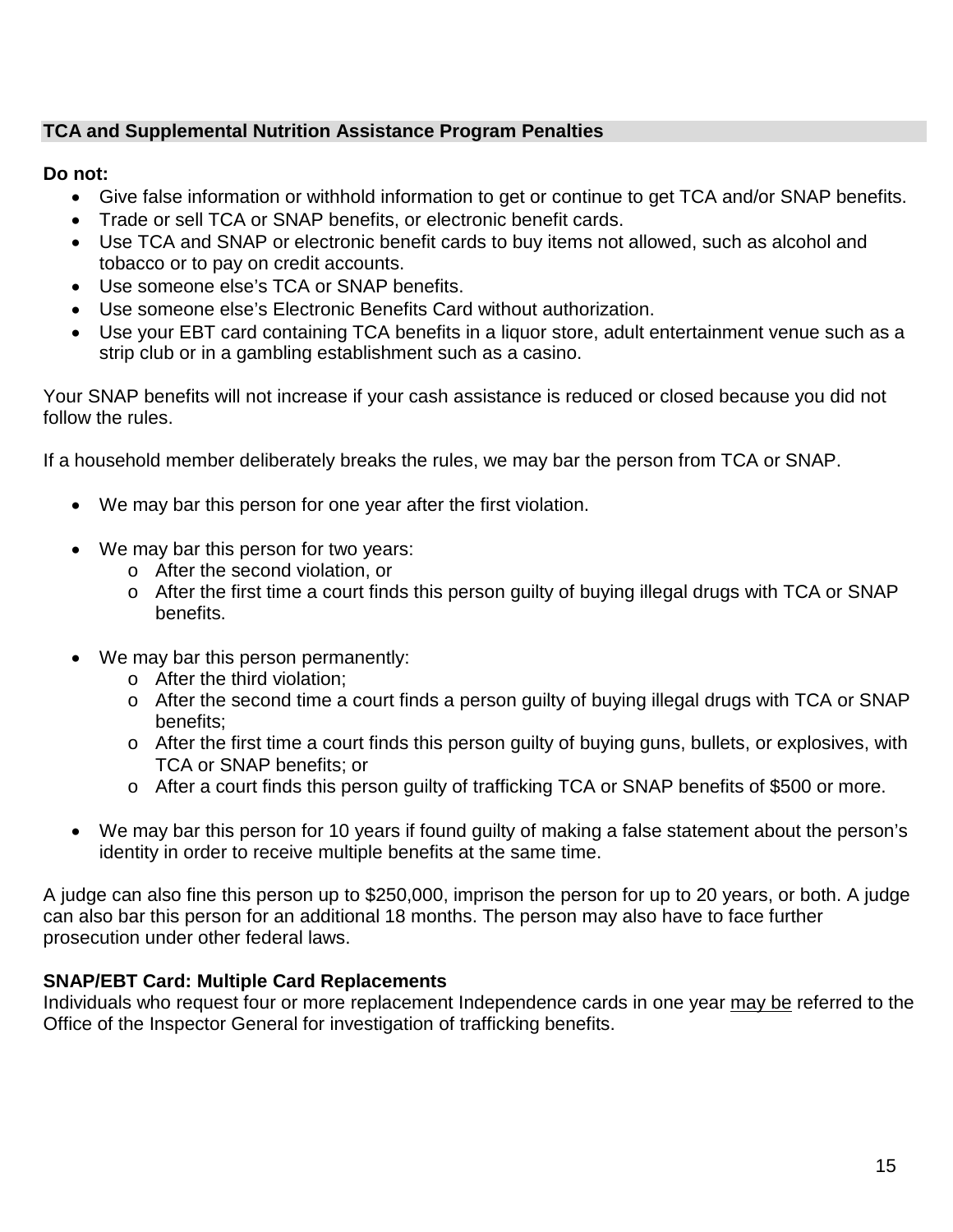### *Medicaid Warning and Penalty - Only use Medical Assistance cards if you are eligible.*

Every person convicted of "Medicaid Fraud" with a value of **\$500** or more in money, services, or goods is guilty of a felony, and shall:

- 1. Pay back money, services or goods; or the value of those services or goods unlawfully received;<br>2. Be subject to a fine of no more than \$10,000, imprisoned for no longer than five years, or both.
- 

Every person convicted of "Medicaid Fraud" with a value of less than \$500 in money, services or goods is guilty of a misdemeanor, and shall:

- 1. Pay back money, services or goods; or the value of those services or goods unlawfully received;
- 2. Be fined no more than \$1,000 and imprisoned for no longer than three years or both.

#### **Read Before Signing**

I understand that it is important to give true information and if I do not, I am breaking the law.

I understand that I can be fined, imprisoned or have my benefits reduced for making false statements or for pretending to be another person.

I know I can be punished for not reporting changes that may affect my eligibility or benefit amount.

I understand that if I get more SNAP benefits than I should, all adult members of my household are liable for repaying the debt.

I know the Department can use the application against me in a court of law for fraud prosecution.

I know that failing to report or verify shelter, medical or dependent care expenses or child support payments is the same as saying I do not want a deduction for the expenses I did not verify or report. I understand that the Department may check the information on this form to see if it is correct and may select my case for a spot check, such as for a Quality Control Review.

I agree to allow someone from the Department to visit me at home. I will help them get all needed proofs from any source.

I understand by signing this application:

- I accept cash assistance and/or medical assistance.
- I agree that Medicare Part B will make payments directly to doctors and medical suppliers.
- I give the Department the right to seek payment from private or public health insurance and any liable third party. I understand that I must cooperate with the department in securing such payments. The Department may seek payment without legal action, as long as it does not keep more than the amount Medical Assistance paid.
- I give the Department the right to inspect, review and copy all medical records for services received through the Medical Assistance Program.

I understand that when a person is deceased who was at least 55 years old when receiving Medical Assistance, the state may take money from the estate to repay payments made on behalf of that person. The program may take the money only if there is no surviving spouse, unmarried child younger than 21, or blind or disabled child (married or unmarried) of any age.